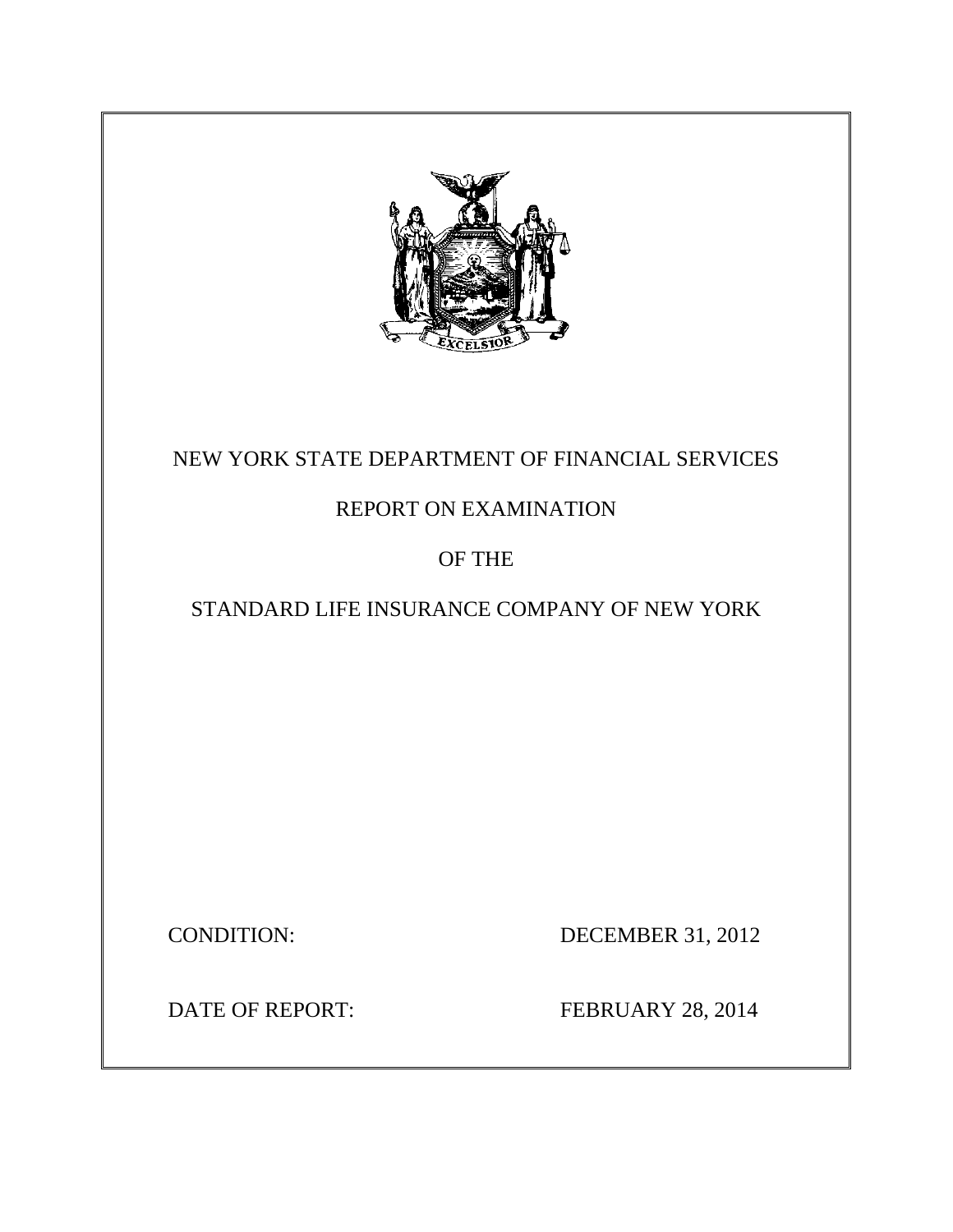### NEW YORK STATE DEPARTMENT OF FINANCIAL SERVICES

### REPORT ON EXAMINATION

# OF THE

### STANDARD LIFE INSURANCE COMPANY OF NEW YORK

AS OF

DECEMBER 31, 2012

**DATE OF REPORT:** 

FEBRUARY 28, 2014

EXAMINER: JUAN SOTO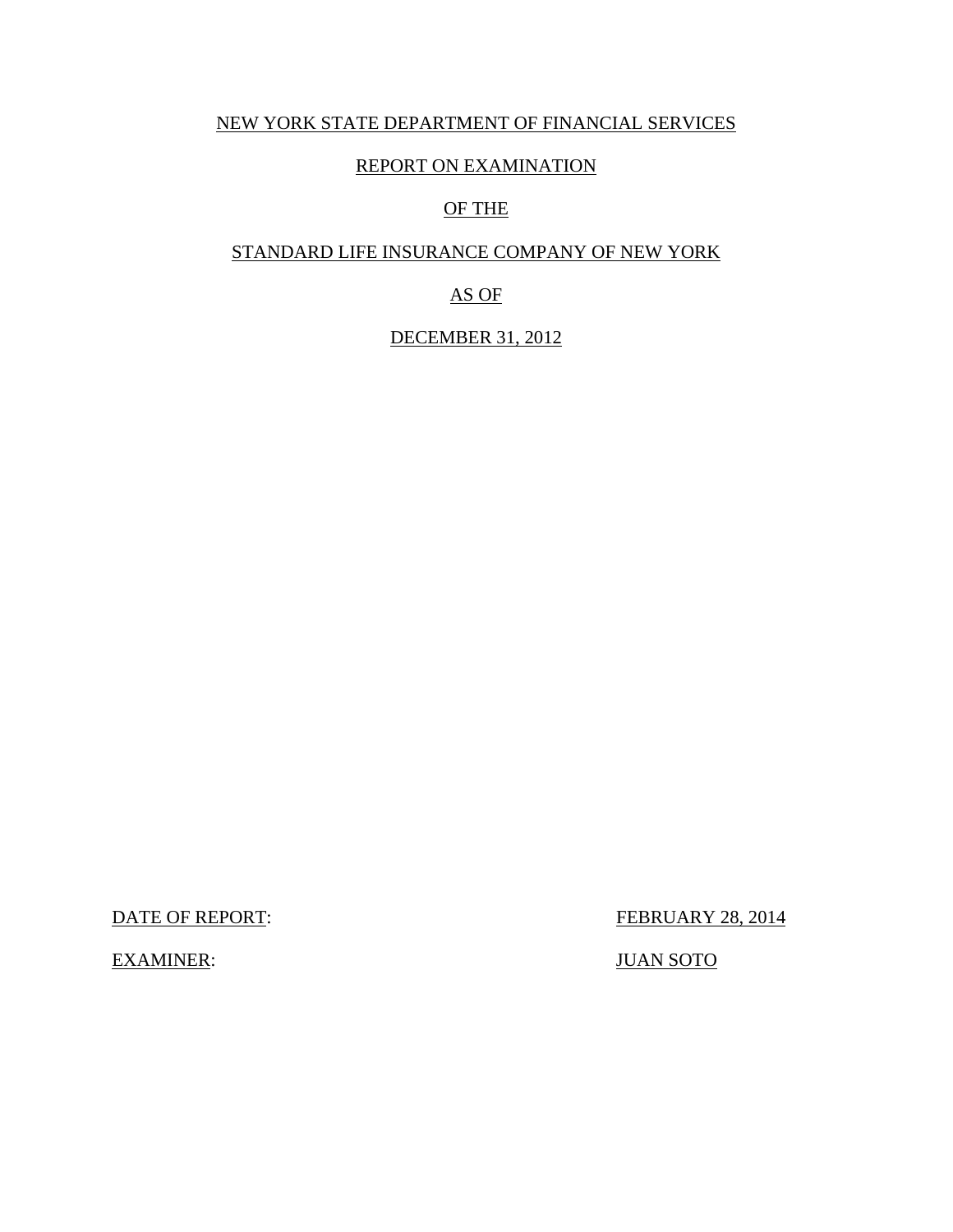# TABLE OF CONTENTS

| <b>ITEM</b>      |                                      | PAGE NO.       |
|------------------|--------------------------------------|----------------|
| 1.               | Scope of examination                 | $\overline{2}$ |
| 2.               | Description of Company               | $\overline{4}$ |
|                  | A. History                           | $\overline{4}$ |
|                  | B. Holding company                   | $\overline{4}$ |
|                  | C. Organizational chart              | 6              |
|                  | D. Service agreements                | $\overline{7}$ |
|                  | E. Management                        | 8              |
| 3.               | Territory and plan of operations     | 11             |
|                  | A. Statutory and special deposits    | 11             |
|                  | <b>B.</b> Direct operations          | 11             |
|                  | C. Reinsurance                       | 12             |
| $\overline{4}$ . | Significant operating results        | 13             |
| 5.               | <b>Financial statements</b>          | 18             |
|                  | A. Independent accountants           | 18             |
|                  | <b>B.</b> Net admitted assets        | 18             |
|                  | C. Liabilities, capital and surplus  | 19             |
|                  | D. Condensed summary of operations   | 20             |
|                  | E. Capital and surplus account       | 22             |
| 6.               | Market conduct activities            | 23             |
|                  | A. Advertising and sales activities  | 23             |
|                  | B. Underwriting and policy forms     | 23             |
|                  | C. Treatment of policyholders        | 23             |
| 7.               | Prior report summary and conclusions | 24             |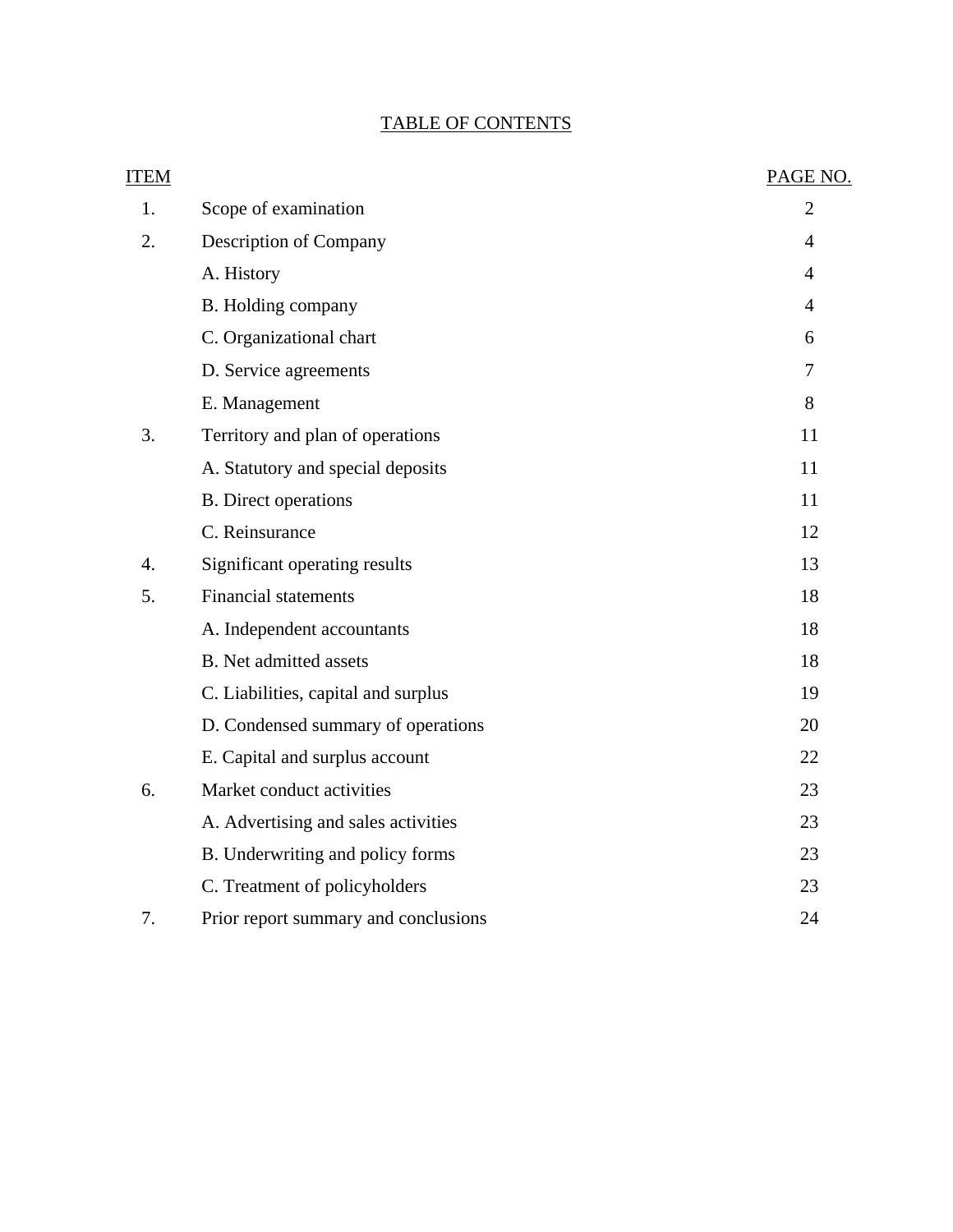

Andrew M. Cuomo Anthony J. Albanese Governor **Acting Superintendent** 

November 12, 2015

Honorable Anthony J. Albanese Acting Superintendent of Financial Services New York, New York 10004

Sir:

In accordance with instructions contained in Appointment No. 30986, dated September 16, 2013 and annexed hereto, an examination has been made into the condition and affairs of The Standard Life Insurance Company of New York, hereinafter referred to as "the Company," at its home office located at 360 Hamilton Avenue, White Plains, New York 10601.

Wherever "Department" appears in this report, it refers to the New York State Department of Financial Services.

The report indicating the results of this examination is respectfully submitted.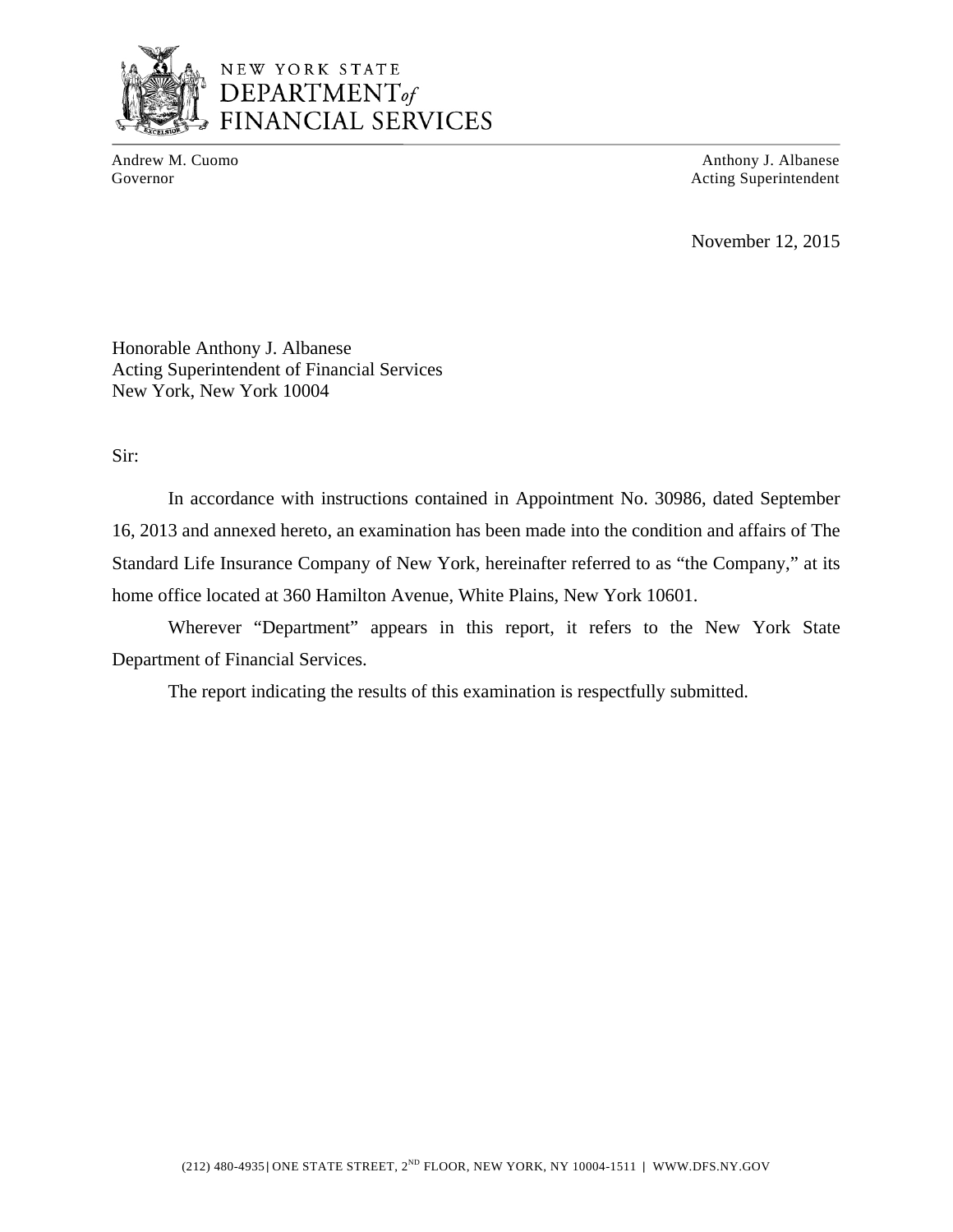#### 1. SCOPE OF EXAMINATION

<span id="page-4-0"></span>The examination of the Company was a full scope examination as defined in the *NAIC Financial Condition Examiners Handbook, 2012 Edition* (the "Handbook"). The examination covers the three-year period from January 1, 2010 through December 31, 2012. The examination was conducted observing the guidelines and procedures in the Handbook and, where deemed appropriate by the examiner, transactions occurring subsequent to December 31, 2012 but prior to the date of this report (i.e., the completion date of the examination) were also reviewed.

In the course of the examination, a review was also made of the manner in which the Company conducts its business and fulfills its contractual obligations to policyholders and claimants. The results of this review are contained in item 6 of this report.

The examination was conducted on a risk focused basis in accordance with the provisions of the Handbook published by the National Association of Insurance Commissioners ("NAIC"). The Handbook guidance provides for the establishment of an examination plan based on the examiner's assessment of risk in the insurer's operations and utilizing that evaluation in formulating the nature and extent of the examination. The examiner planned and performed the examination to evaluate the current financial condition as well as identify prospective risks that may threaten the future solvency of the insurer. The examiner identified key processes, assessed the risks within those processes and evaluated the internal control systems and procedures used to mitigate those risks. The examination also included assessing the principles used and significant estimates made by management, evaluating the overall financial statement presentation, and determining management's compliance with New York State statutes and Department guidelines, Statutory Accounting Principles as adopted by the Department, and annual statement instructions.

Information about the Company's organizational structure, business approach and control environment were utilized to develop the examination approach. The Company's risks and management activities were evaluated incorporating the NAIC's nine branded risk categories.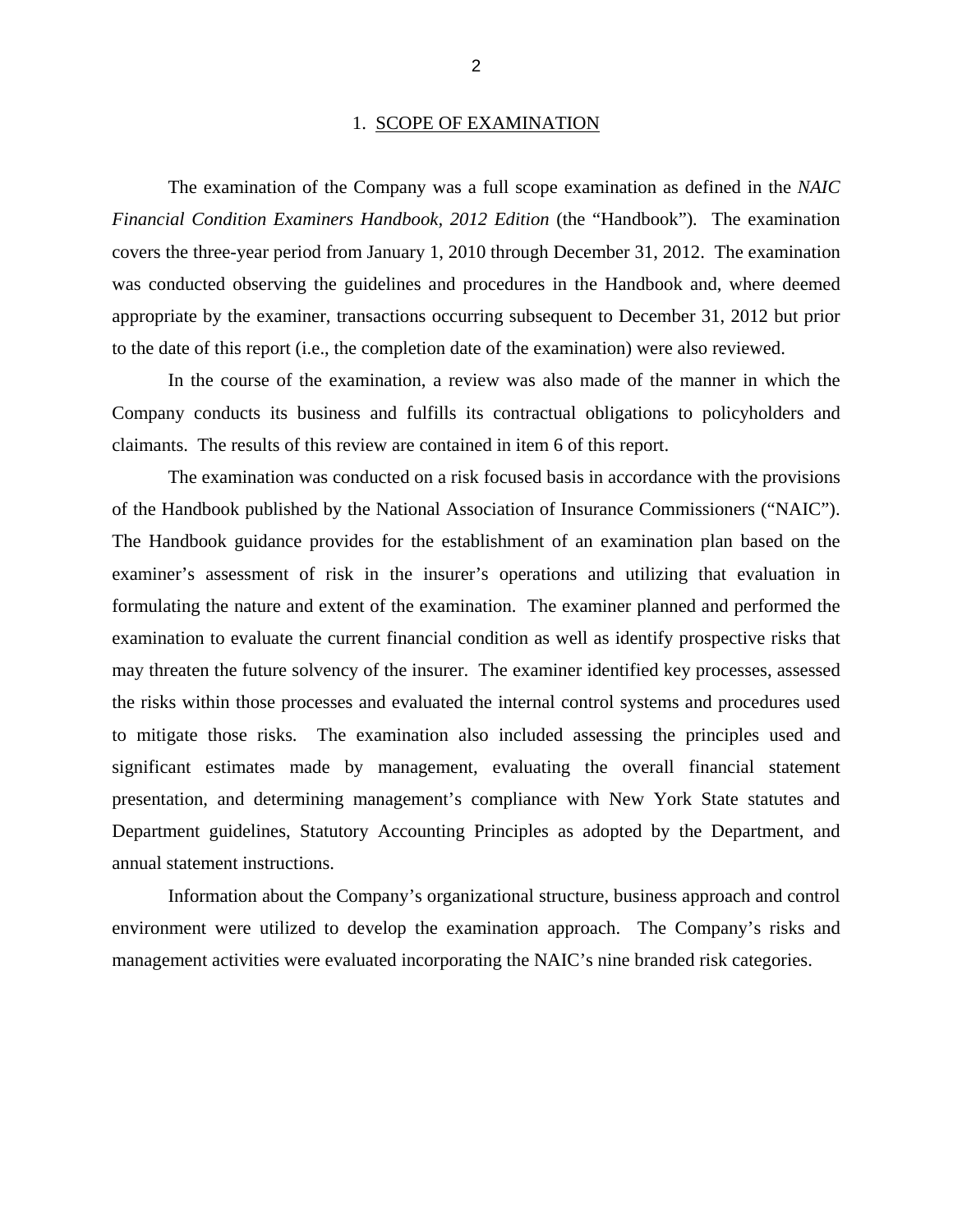These categories are as follows:

- Pricing/Underwriting
- Reserving
- Operational
- Strategic
- Credit
- Market
- Liquidity
- Legal
- Reputational

The Company was audited annually, for the years 2010 through 2012, by the accounting firm of Deloitte and Touche. The Company received an unqualified opinion in all of the years of the examination period. Certain audit workpapers of the accounting firm were reviewed and relied upon in conjunction with this examination. The Company and StanCorp Financial Group, Inc. ("SFG") share common controls and management. SFG has an internal audit department which was given the task of assessing the internal control structure and compliance with the Sarbanes-Oxley Act of 2002 ("SOX"). Where applicable, SOX workpapers and reports were reviewed and portions were relied upon for this examination.

The examiner reviewed the corrective actions taken by the Company with respect to the violations, contained in the prior report on examination. The results of the examiner's review are contained in item 7 of this report.

This report on examination is confined to financial statements and comments on those matters which involve departure from laws, regulations or rules, or which require explanation or description.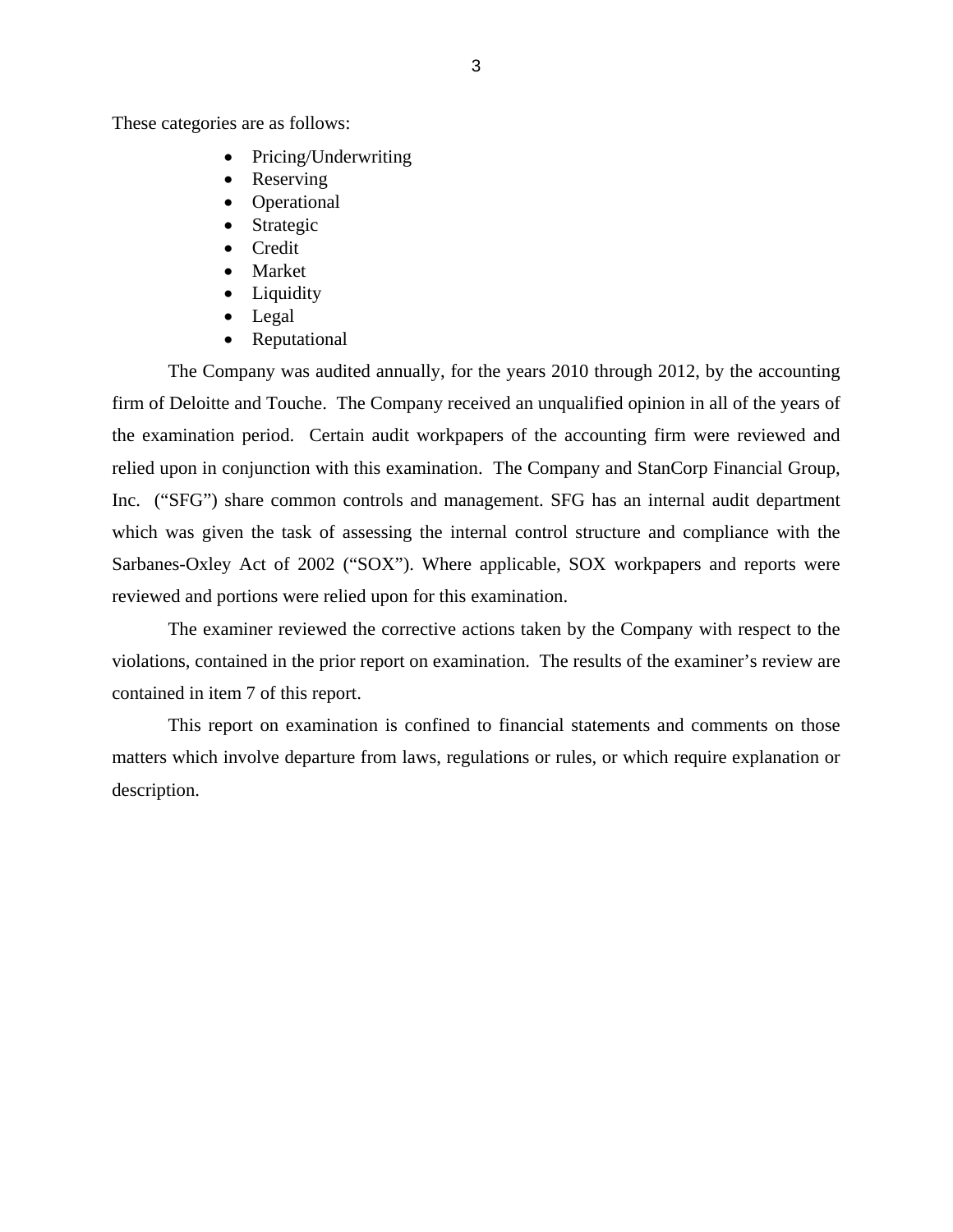#### 2. DESCRIPTION OF COMPANY

#### <span id="page-6-0"></span>A. History

The Company was incorporated as a stock life insurance company under the laws of New York on April 24, 2000 and was licensed and commenced business on October 25, 2000. Initial resources of \$12,450,000, consisting of common capital stock of \$2,000,000 and paid in and contributed surplus of \$10,450,000, were provided through the sale of 200,000 shares of common stock (with a par value of \$10 each) for \$62.25 per share. The Company's parent contributed additional paid-in capital of \$10 million in 2012, for a total paid-in and contributed surplus of \$55,450,000 at December 31, 2012.

#### B. Holding Company

The Company is a wholly owned subsidiary of SFG, an Oregon holding Company.

SFG was incorporated under the laws of Oregon in 1998 as a holding company resulting from the demutualization of Standard Insurance Company. SFG completed its initial public offering of common stock on April 21, 1999. Through its subsidiaries, it is a provider of selected insurance and retirement plan products. It is the sole shareholder of The Standard Life Insurance Company of New York. Other subsidiaries include Standard Insurance Company ("SIC"), StanCorp Equities, Inc. ("SCE"), StanCorp Mortgage Investors, LLC ("SMI"), Standard Retirement Services, Inc., ("SRS"), StanCorp Real Estate, LLC ("SCRE"), Standard Management, Inc. ("SM") and StanCorp Investment Advisers, Inc. ("SIA").

SFG's largest subsidiary, SIC, was founded in 1906. It is domiciled in Oregon, and is licensed in 49 states, the District of Columbia, and the U.S. territories of Guam, the Virgin Islands and Puerto Rico. SIC offers insurance and investment products.

SMI originates, underwrites, and services small, fixed-rate commercial mortgage loans for the investment portfolios of SFG's subsidiaries. It also originates and services commercial mortgage loans for institutional investors.

SCRE manages and develops real estate properties for SIC, and provides investment advice and other services to SIC and non-affiliated clients.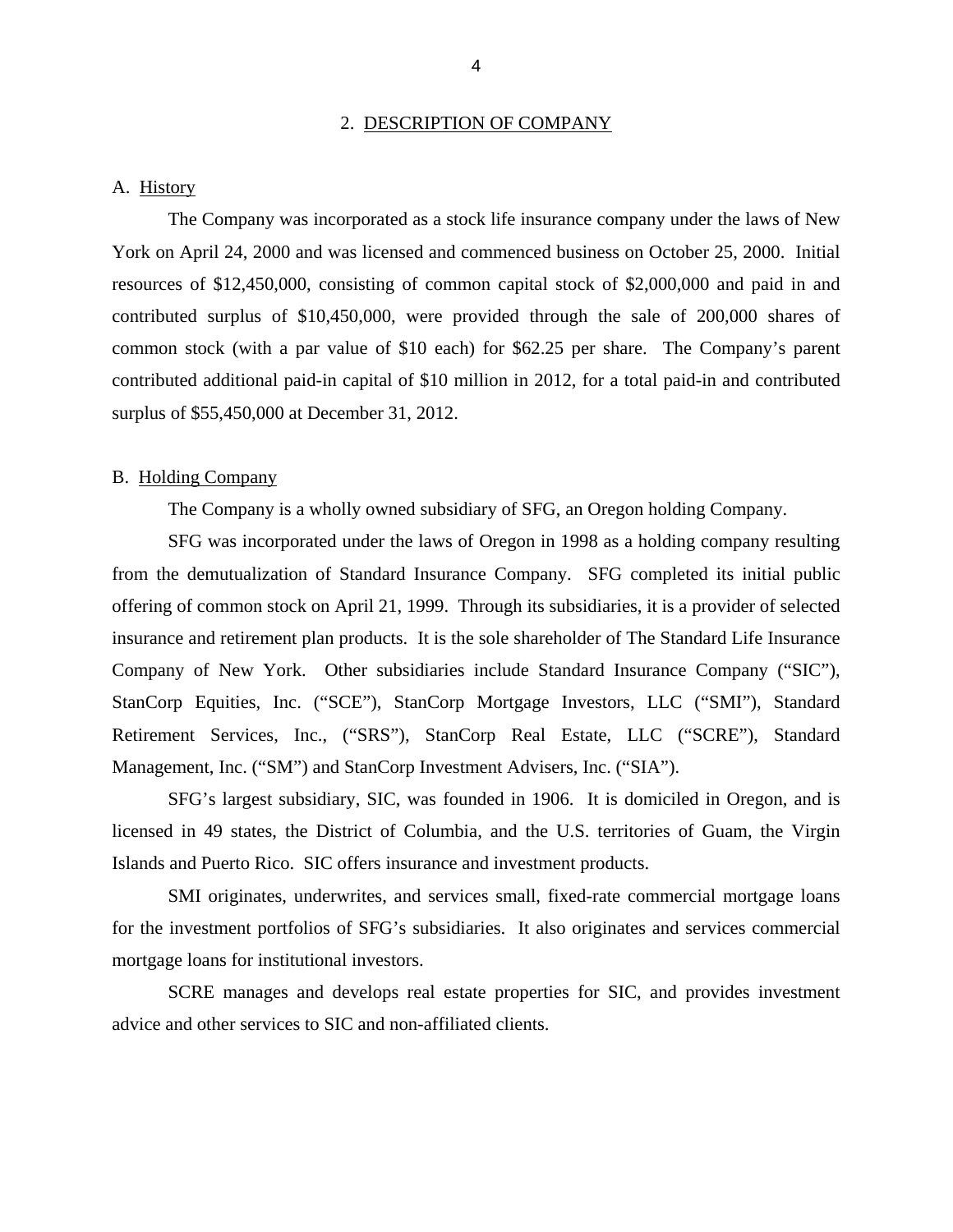SIA is an SEC registered investment adviser that provides performance analysis for the Company and performance analysis, fund selection support and model portfolios for SIC and non-affiliated clients.

SCE is a broker dealer that provides brokerage services and distributes group variable annuity and group annuity contracts issued by SIC.

SRS administers and services retirement plans, group annuity contracts and trust products.

SM is a downstream holding Company which is currently inactive.

Adaptu, LLC, is an Oregon limited liability corporation formed on June 16, 2010. It launched a mobile wallet service, a personal financial management tool, used to track checking, savings, credit cards, investments loans and mortages, all by smart phone. It ceased operations on February 20, 2013.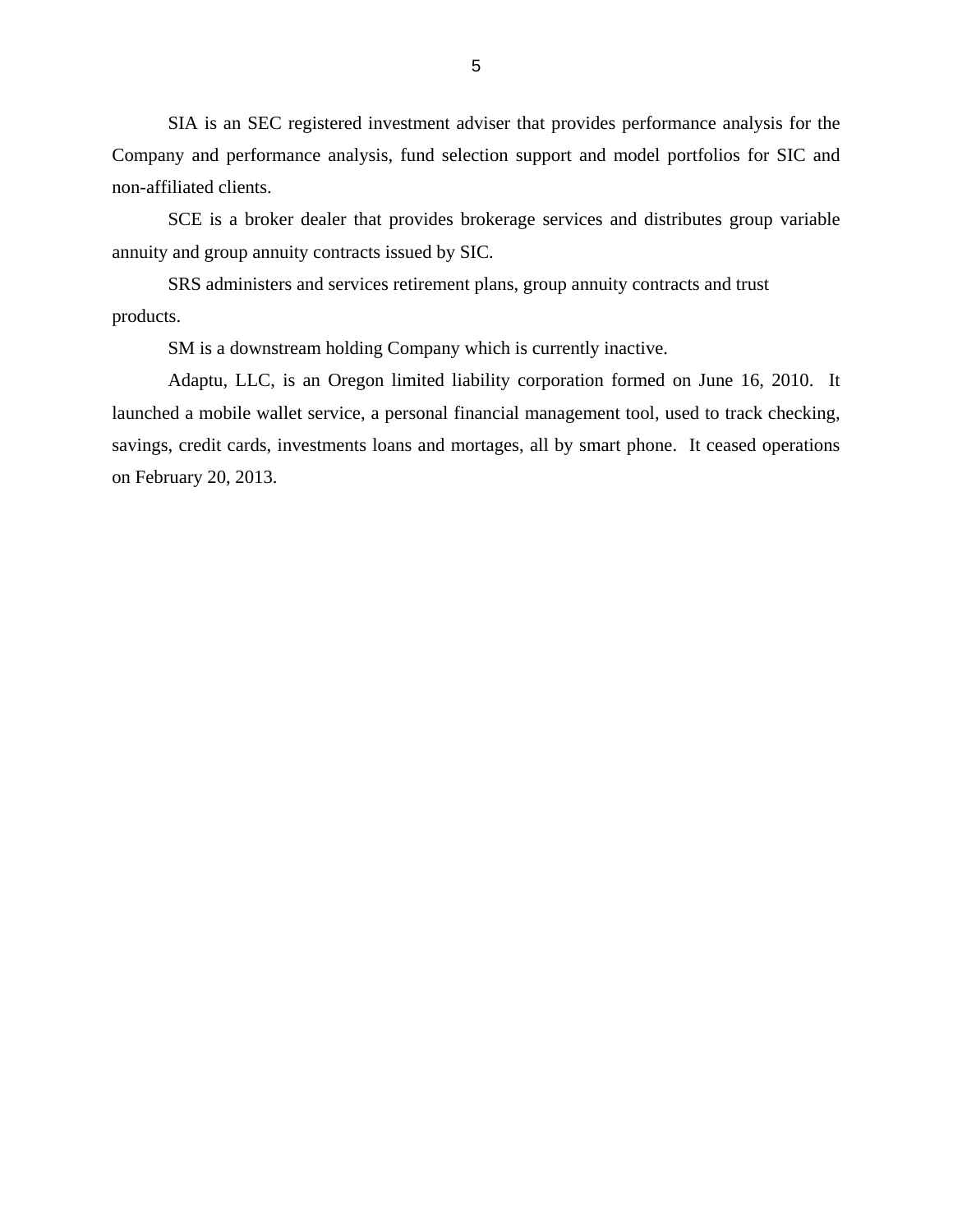# <span id="page-8-0"></span>C. Organizational Chart

An organization chart reflecting the relationship between the Company and significant entities in its holding company system as of December 31, 2012 follows:

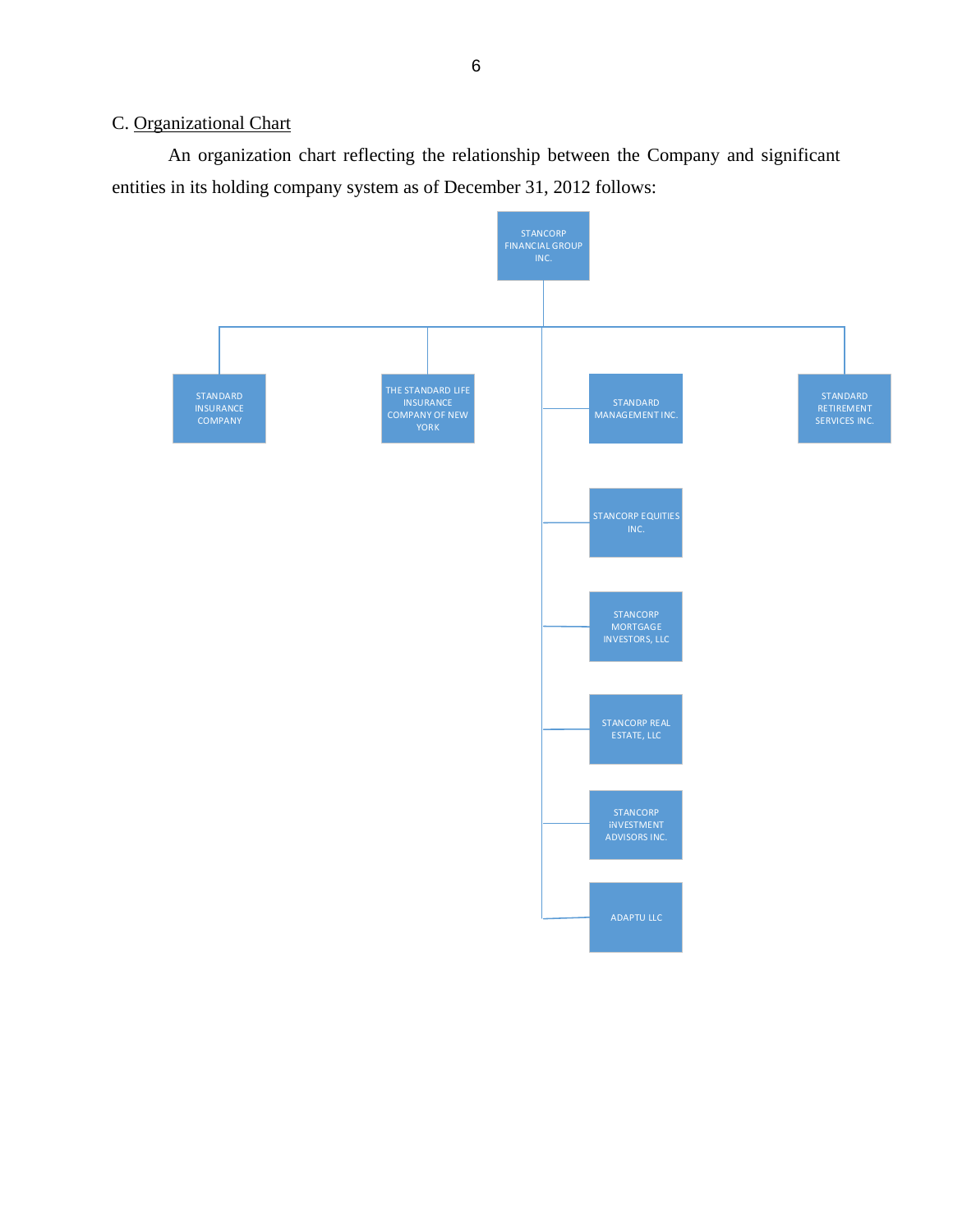#### D. Service Agreements

The Company had four service agreements in effect with affiliates during the examination period.

| Type of                                            |           |                |              |                                                                    |                                                                |
|----------------------------------------------------|-----------|----------------|--------------|--------------------------------------------------------------------|----------------------------------------------------------------|
| Agreement                                          |           |                |              |                                                                    | Income/                                                        |
| and                                                |           | Provider(s)    | Recipient(s) |                                                                    | $(Express)*$ For                                               |
| Department                                         | Effective | of             | of           | Specific Service(s)                                                | Each Year of the                                               |
| File Number                                        | Date      | Service(s)     | Service(s)   | Covered                                                            | Examination                                                    |
| Administrative<br>Services<br>Agreement            | 08/24/00  | <b>SIC</b>     | The Company  | Distribution/Producer<br>Management;<br>Marketing                  | 2010 \$(3,770,750)<br>2011 \$(2,663,363)<br>2012 \$(2,936,168) |
| Amendment 1<br>Department File<br>No. 29166        | 10/25/00  |                |              | Support/Product<br>Development and<br>Administration;              |                                                                |
| Amendment 2<br><b>Department File</b><br>No. 29875 | 01/01/02  |                |              | Reinsurance;<br>Underwriting;<br>Policyholder And                  |                                                                |
| Amendment 3<br><b>Department File</b><br>No. 34682 | 12/01/05  |                |              | <b>Absence Management</b><br>Services; Claims<br>Processing and    |                                                                |
| Amendment 4<br>Department File<br>No. 41433        | 03/01/09  |                |              | Payment And Absence<br>Management Services;<br>Actuarial/Financial |                                                                |
| Amendment 5<br>Department File<br>No. 44633        | 08/01/11  |                |              | Services; Information<br>Technology; Legal<br>Services and         |                                                                |
|                                                    |           |                |              | Government<br>Relations; General<br>Services; Human                |                                                                |
|                                                    |           |                |              | Resources;<br>Administrative<br>Services Only,                     |                                                                |
|                                                    |           |                |              | <b>Management Services</b>                                         |                                                                |
| Administrative<br>Services<br>Agreement            | 08/24/00  | The<br>Company | <b>SIC</b>   | Claims process and<br>payment services                             | 2010 \$7,093,478<br>2011 \$6,836,715<br>2012 \$7,217,005       |
| Amendment 1<br>Department File<br>No. 29180        | 11/01/00  |                |              |                                                                    |                                                                |
| Amendment 2<br>Department File<br>No. 29874        | 01/01/02  |                |              |                                                                    |                                                                |
| Amendment 3<br>Department File<br>No. 30897        | 03/01/03  |                |              |                                                                    |                                                                |
| Amendment 4<br>Department File<br>No. 41432        | 03/01/09  |                |              |                                                                    |                                                                |
| Amendment 5<br>Department File<br>No. 44634        | 8/01/11   |                |              |                                                                    |                                                                |
| Amendment 6<br>Department File<br>No. 45506        | 03/01/12  |                |              |                                                                    |                                                                |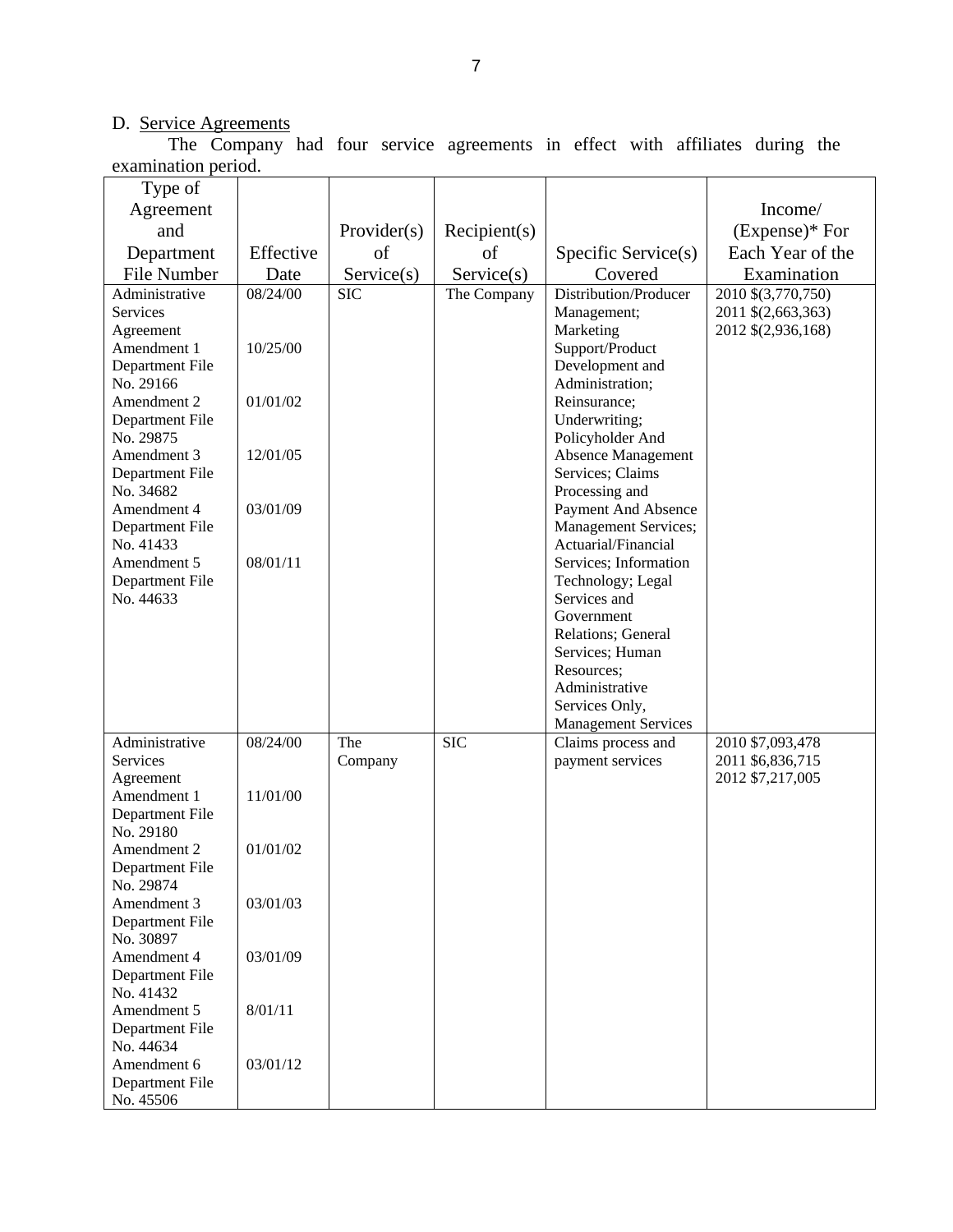| Type of                |           |                          |              |                     |                  |
|------------------------|-----------|--------------------------|--------------|---------------------|------------------|
| Agreement              |           |                          |              |                     | Income/          |
| and                    |           | Provider(s)              | Recipient(s) |                     | $(Express)*$ For |
| Department             | Effective | of                       | of           | Specific Service(s) | Each Year of the |
| File Number            | Date      | Service(s)               | Service(s)   | Covered             | Examination      |
| Investment             | 08/24/00  | <b>SIC</b>               | The Company  | Investment services | 2010 \$(111,530) |
| <b>Services</b>        |           |                          |              |                     |                  |
| Agreement              |           |                          |              |                     | 2011 \$(127,920) |
|                        |           |                          |              |                     | 2012 \$(143,952) |
|                        |           |                          |              |                     |                  |
|                        |           |                          |              |                     |                  |
| Non-Recourse           | 05/31/01  | <b>StanCorp</b>          | The Company  | Mortgage loan       | 2010 \$(227,225) |
| Master                 |           | Mortgage                 |              | services            |                  |
| Participation and      |           | Investors,<br><b>LLC</b> |              |                     | 2011 \$(242,319) |
| Servicing<br>Agreement |           |                          |              |                     | 2012 \$(262,245) |
|                        |           |                          |              |                     |                  |
| Non-Recourse           | 12/01/04  |                          |              |                     |                  |
| Master                 |           |                          |              |                     |                  |
| Participation and      |           |                          |              |                     |                  |
| Servicing              |           |                          |              |                     |                  |
| Agreement<br>amendment |           |                          |              |                     |                  |
| Department File        |           |                          |              |                     |                  |
| No. 31874              |           |                          |              |                     |                  |

\* Amount of Income or (Expense) Incurred by the Company

The Company also participates in a consolidated federal income tax return with its parent and affiliates.

#### E. Management

The Company's by-laws provide that the board of directors shall be comprised of not less than 9 and not more than 15 directors. Directors are elected for a period of one year at the annual meeting of the stockholders held on the first Monday, in May of each year. As of December 31, 2012, the board of directors consisted of 10 members. Meetings of the board are held on a quarterly basis. The authorized number of directors shall be increased to no less than 13, within one year following the end of the calendar year in which the Company exceeds US \$1.5 billion in admitted assets.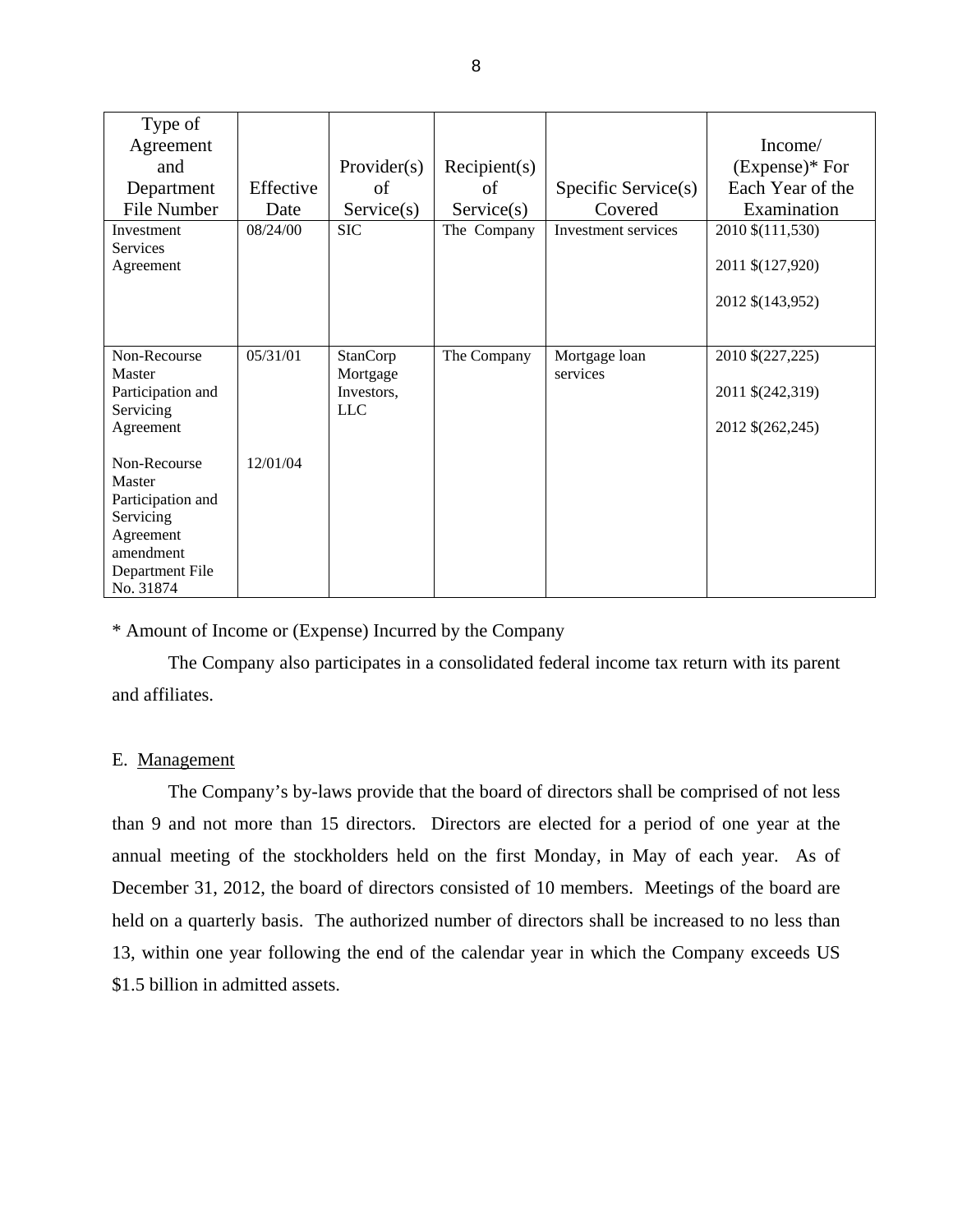The 10 board members and their principal business affiliation, as of December 31, 2012, were as follows:

| <b>Name and Residence</b>                | <b>Principal Business Affiliation</b>                                                           | Year First<br>Elected |
|------------------------------------------|-------------------------------------------------------------------------------------------------|-----------------------|
| Marian J .Barbarino<br>College Point, NY | Director, Disability Benefits<br>The Standard Life Insurance Company of New<br>York             | 2007                  |
| Frederick W. Buckman*<br>Portland, OR    | President<br>Frederick Buckman, Inc.                                                            | 2000                  |
| Stanley R. Fallis*<br>Scottsdale, AR     | Retired Chairman and Chief Executive Officer<br><b>Everen Clearing Corporation</b>              | 2006                  |
| Stanley J. Kulesa<br>Mohegan Lake, NY    | <b>Assistant Vice President, Benefits</b><br>The Standard Life Insurance Company of New<br>York | 2000                  |
| Duane C. McDougall*<br>Lake Oswego, OR   | Retired President and Chief Executive Officer<br>Willamette Industries, Inc.                    | 2009                  |
| J. Gregory Ness<br>Lake Oswego, OR       | President and Chief Executive Officer<br>The Standard Life Insurance Company of<br>New York     | 2004                  |
| George J. Puentes*<br>Salem, OR          | Advisor to the President<br>Don Pancho Authentic Mexican Foods                                  | 2011                  |
| John S. Rivello<br>Hawthorne, NY         | Supervisor, Disability Benefits<br>The Standard Life Insurance Company of New<br>York           | 2006                  |
| Mary F. Sammons*<br>Camp Hill, PA        | <b>Retired Chairman</b><br>Rite Aid Corporation                                                 | 2009                  |
| E. Kay Stepp*<br>Portland, OR            | Retired Principal and Owner<br><b>Executive Solutions</b>                                       | 2010                  |

\* Not affiliated with the Company or any other company in the holding company system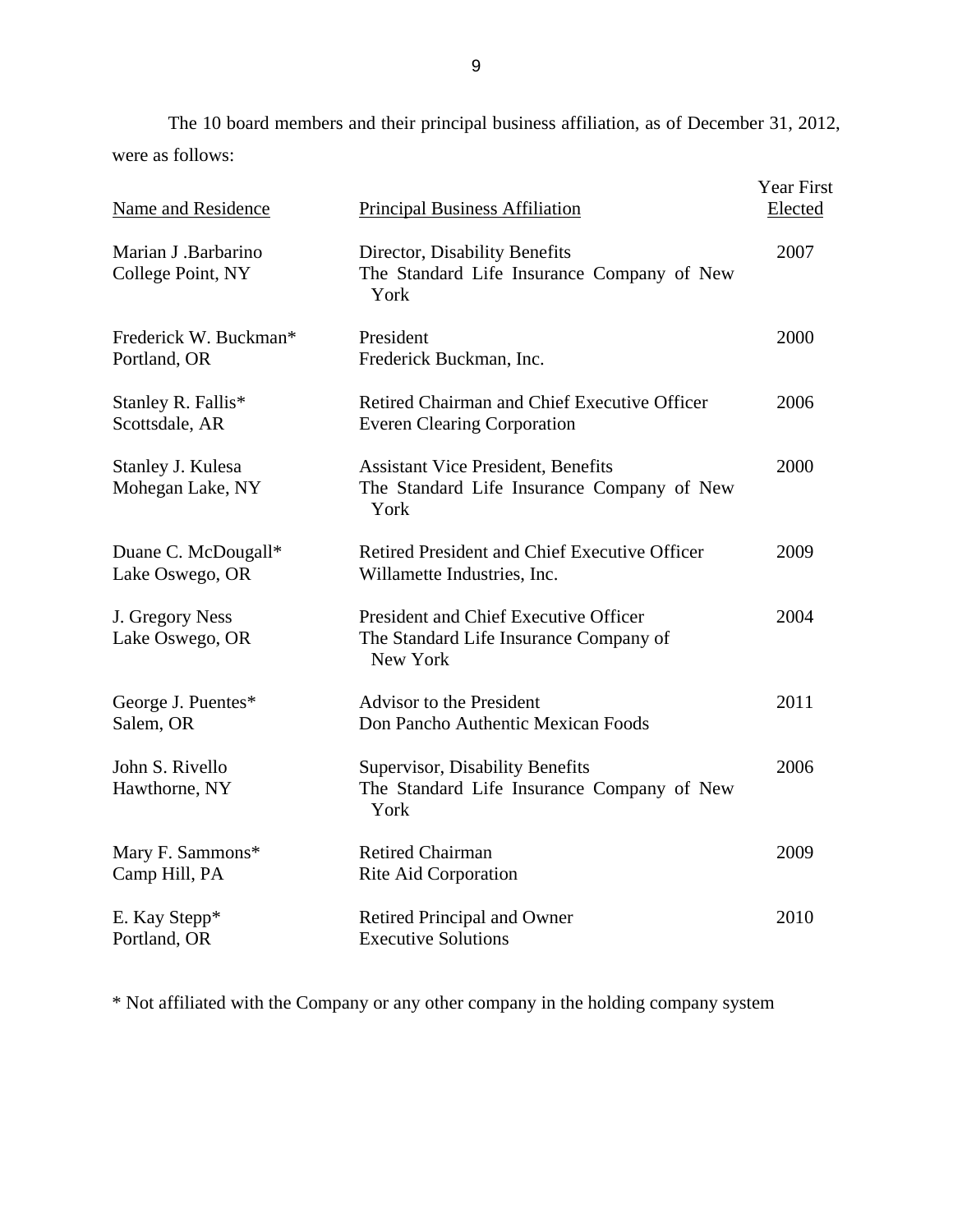In May 2013, George J. Puentes chose not to be re-elected to the board and was replaced by Debora D. Horvath. In June 2013, John S. Rivello resigned from the board and was replaced by Jeffery D. Smith in August of 2013.

The examiner's review of the minutes of the meetings of the board of directors and its committees, revealed that these meetings were well attended and that each director attended a majority of meetings.

The following is a listing of the principal officers of the Company as of December 31, 2012:

Name Title

| J. Gregory Ness    | President and Chief Executive Officer     |
|--------------------|-------------------------------------------|
| Floyd F. Chadee    | <b>Chief Financial Officer</b>            |
| Sally A. Manafi    | <b>Appointed Actuary</b>                  |
| Robert M. Erickson | Controller                                |
| Allison T. Stumbo  | Secretary                                 |
| Stanley J. Kulesa* | <b>Assistant Vice President, Benefits</b> |

\* Designated consumer services officer per Section 216.4(c) of Department Regulation No. 64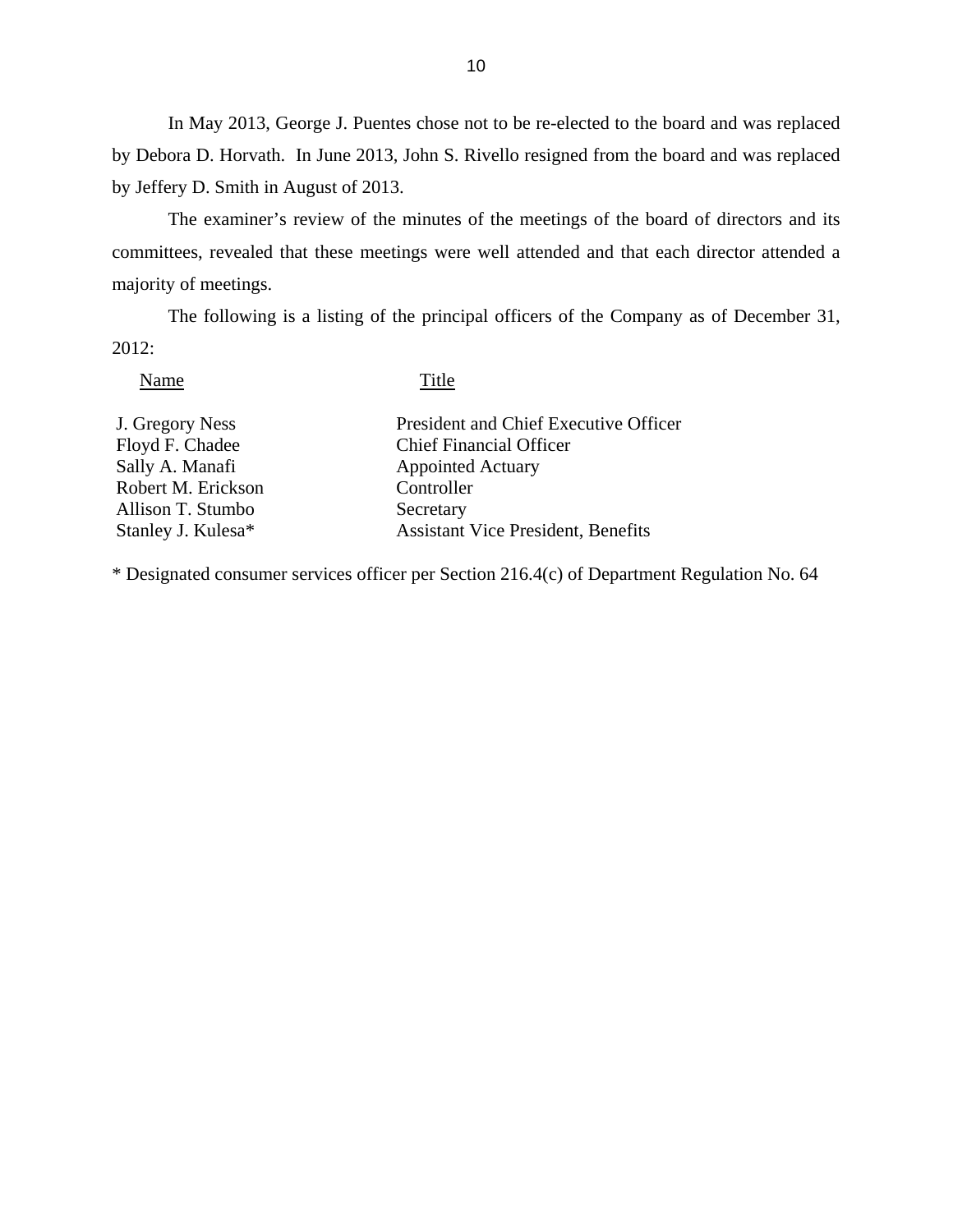#### 3. TERRITORY AND PLAN OF OPERATIONS

<span id="page-13-0"></span>The Company is authorized to write life insurance, annuities and accident and health insurance as defined in paragraphs 1, 2 and 3 of Section 1113(a) of the New York Insurance Law.

The Company is licensed to transact business in New York only*.* In 2012, 99.92% of direct premiums were primarily derived from New York, of which 45.21% consisted of direct life premiums, and 54.71% of accident and health insurance premiums. Policies are written on a non-participating basis. During the examination period, the Company sold primarily group life, group long and short term disability, and statutory DBL insurance. The Company has never engaged in writing annuities. The Company offers its products to the employee benefit marketplace, with the largest amount of its premiums from employees of institutions of higher education.

#### A. Statutory and Special Deposits

As of December 31, 2012, the Company had \$450,000 (par value) of US Treasury Notes on deposit with the State of New York, its domiciliary state, for the benefit of all policyholders, claimants and creditors of the Company. The Company had no other deposits, with any other state, as it is only licensed to do business in New York.

#### B. Direct Operations

The Company's agency operations are conducted by sales representatives, who are employees of the Company.

The Company offers its group term insurance products primarily to the employee benefits marketplace. The Company's group insurance products are currently sold by Company employee benefits sales representatives and managers through independent employee benefits brokers and consultants. The sales representatives are employees of the Company. Offices are located in Manhattan and Rochester, New York. The Manhattan office is comprised of 15 employees (seven sales representatives, and eight support staff). The Company's Rochester sales office closed in February 2013.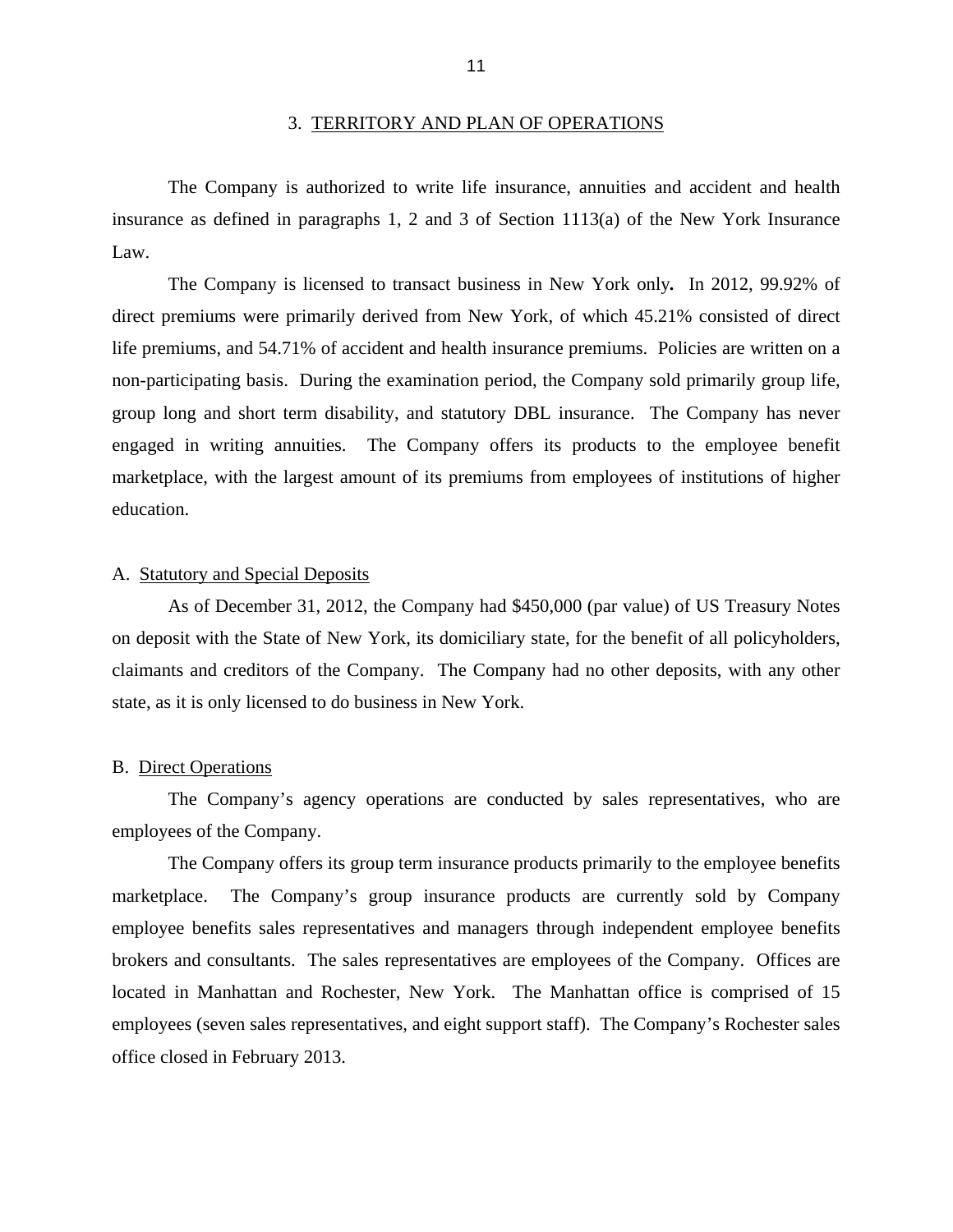#### <span id="page-14-0"></span>C. Reinsurance

As of December 31, 2012, the Company had reinsurance treaties in effect with 7 companies, of which five were authorized or accredited. The Company's group life and accident and health business is reinsured on a modified-coinsurance, yearly renewable term (YRT) and YRT quota share basis. Reinsurance is provided on an automatic and facultative basis.

The maximum retention limit for individual life contracts is \$750,000. The total face amount of group life insurance ceded as of December 31, 2012, was \$305,444,000, which represents 1.67% of the total face amount of life insurance in force.

There was no reserve credit for reinsurance ceded to unauthorized companies.

There was no insurance assumed as of December 31, 2012.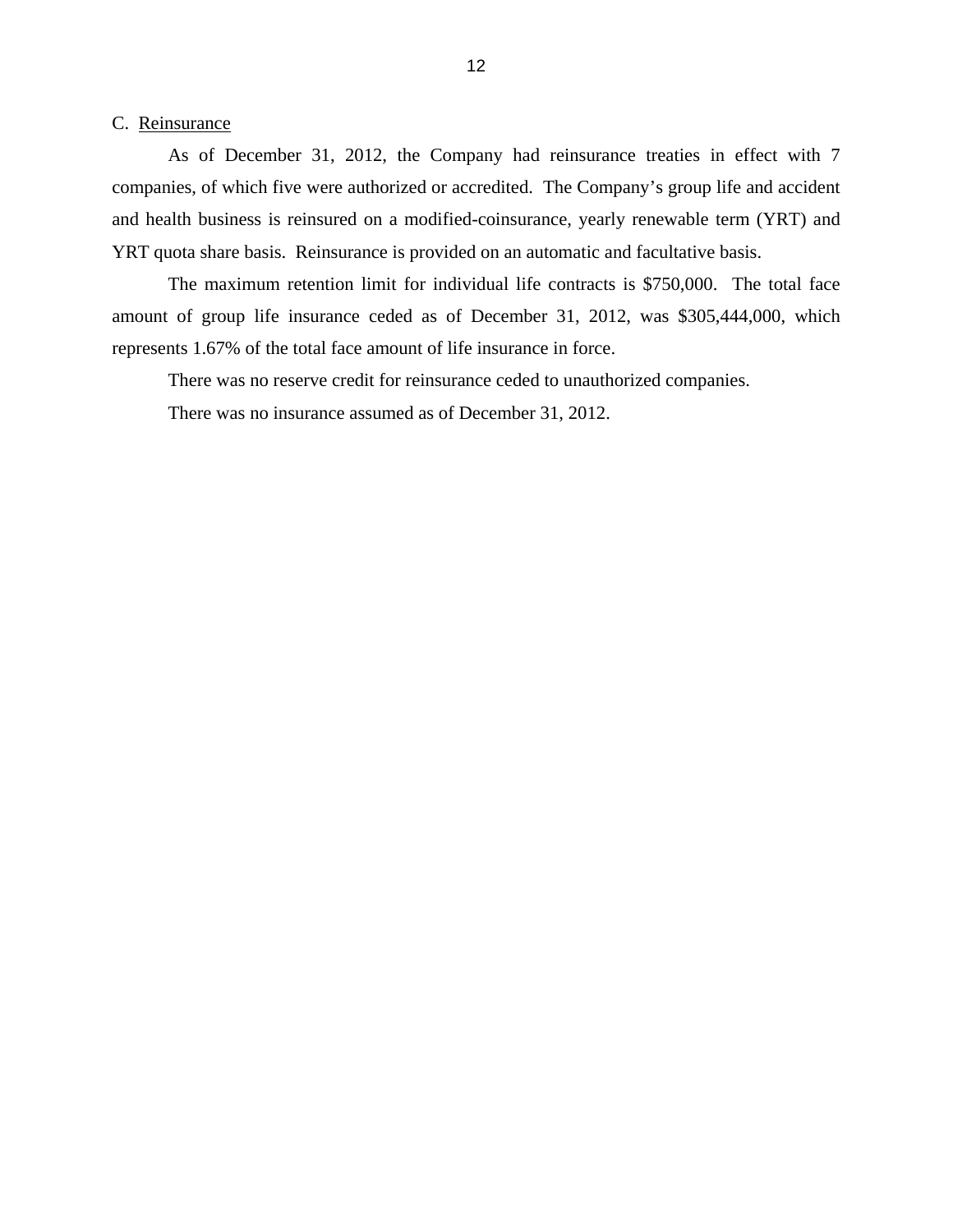Indicated below is significant information concerning the operations of the Company during the period under examination as extracted from its filed annual statements. Failure of items to add to the totals shown in any table in this report is due to rounding.

The following table indicates the Company's financial growth (decline) during the period under review:

|                                        | December 31,  | December 31,   | Increase      |
|----------------------------------------|---------------|----------------|---------------|
|                                        | 2009          | 2012           | (Decrease)    |
| Admitted assets                        | \$196,167,634 | \$251,141,892  | \$54,974,258  |
| Liabilities                            | \$146,714,160 | \$181,850,546  | \$35,136,386  |
| Common capital stock                   | \$            | 2,000,000      | \$            |
| Gross paid in and contributed surplus  | 2,000,000     | \$             | $\theta$      |
| Special surplus associated with SSAP   | 45,450,000    | 55,450,000     | 10,000,000    |
| 10R                                    | 1,116,346     | $\overline{0}$ | (1, 116, 346) |
| Unassigned funds (surplus)             | 887,128       | 11,841,346     | 10,954,218    |
| Total capital and surplus              | \$49,453,474  | \$69,291,346   | \$19,837,872  |
| Total liabilities, capital and surplus | \$196,167,634 | \$251,141,892  | \$54,974,258  |

The Company's invested assets as of December 31, 2012, were mainly comprised of bonds (50.1%), mortgage loans (45.5%), and cash and short-term investments (4.4%).

The majority (97.4%) of the Company's bond portfolio, as of December 31, 2012, was comprised of investment grade obligations.

The increase in surplus between 2010 and 2012 was primarily attributable to a capital contribution of \$10 million from the Company's parent, SFG, in December 2012.

The Special Surplus associated with SSAP 10R, \$1,116,346, represents the federal income taxes paid in prior years that can be recovered through loss carry-backs for existing temporary differences that reverse by the end of the second or third calendar year. With the adoption of SSAP No. 101, a replacement of SSAP No. 10R and SSAP No. 10, in January 2012, the admitted additional deferred tax assets no longer needed to be recorded on the Aggregate write-ins for special surplus funds line and was included on Page 2, line 18.2, Net deferred tax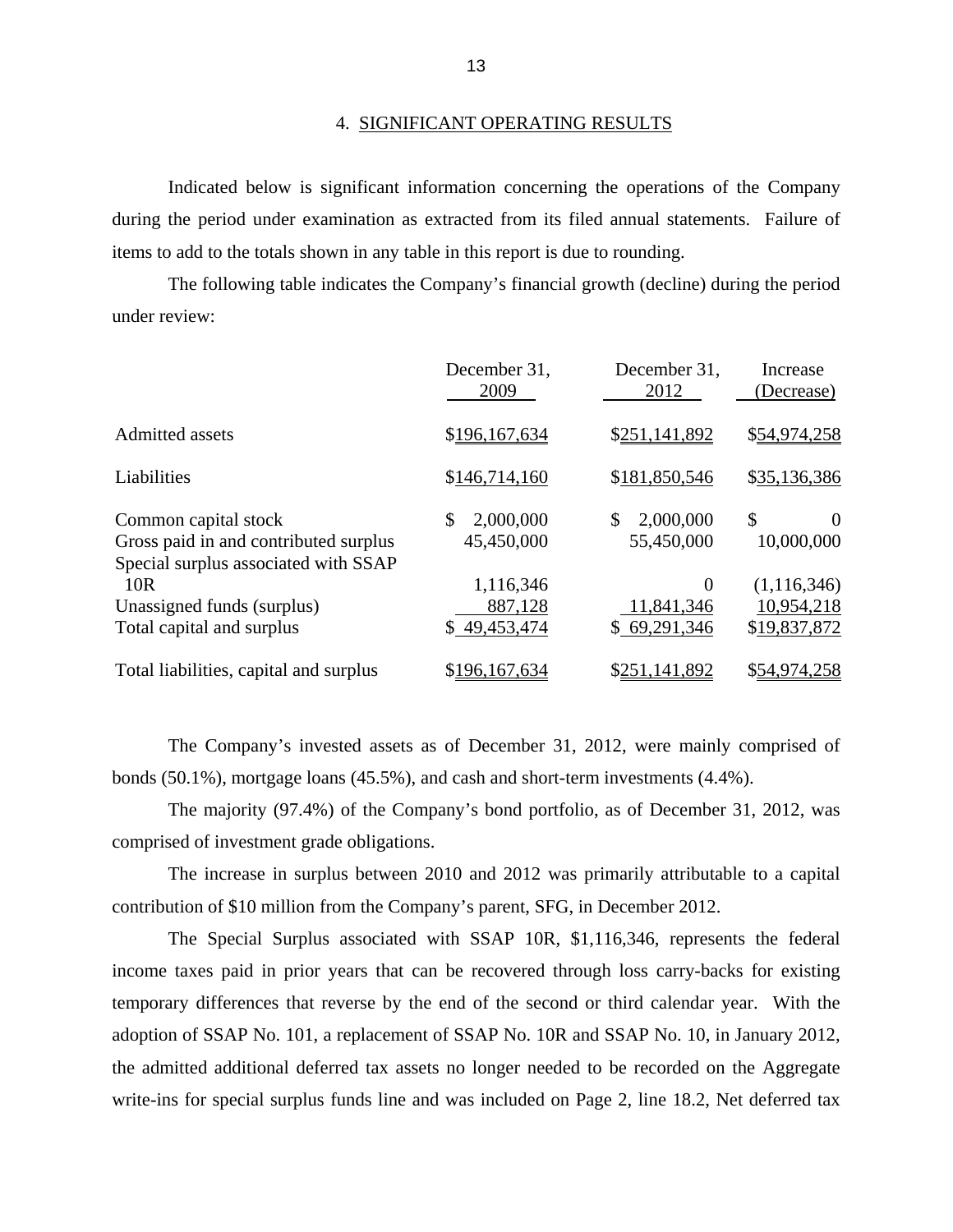|               |          | Individual               |          | <b>Group Life</b>       |              |
|---------------|----------|--------------------------|----------|-------------------------|--------------|
| <b>Issued</b> | In Force | <b>Issued</b>            | In Force | Issued $&$<br>Increases | In Force     |
| \$1,101       | \$4,728  | \$4,663                  | \$4,493  | \$3,577,336             | \$18,155,926 |
| \$1,686       | \$5,862  | \$2,095                  | \$3,408  | \$2,023,919             | \$19,142,813 |
| \$598         | \$5,453  | \$1,576                  | \$2,307  | \$1,055,522             | \$18,244,253 |
|               |          | Individual<br>Whole Life |          | <b>Term</b>             |              |

asset. The following indicates, for each of the years listed below, the amount of life insurance issued and in force by type (in thousands of dollars):

The Company's individual life business consists only of group life conversions to individual life policies. There is no active sales process directly resulting in individual life new issues, and policyholder motivation for maintaining a converted policy varies. As a result, the amount of new issues and inforce volume can be volatile for this small block. The decreases in the whole life issues and inforce during the examination period is due to decreases in conversions and a decrease in the per-policy average face value for new issues respectively.

The decreases in term insurance issues and inforce are primarily due to a smaller number of policyholders who allowed their yearly renewable term policies to expire.

The decrease in group life insurance issued during the examination period was driven by decreases in the size of new groups issued. The number of new group life insurance cases remained steady over the examination period, but the average size of new groups issued decreased.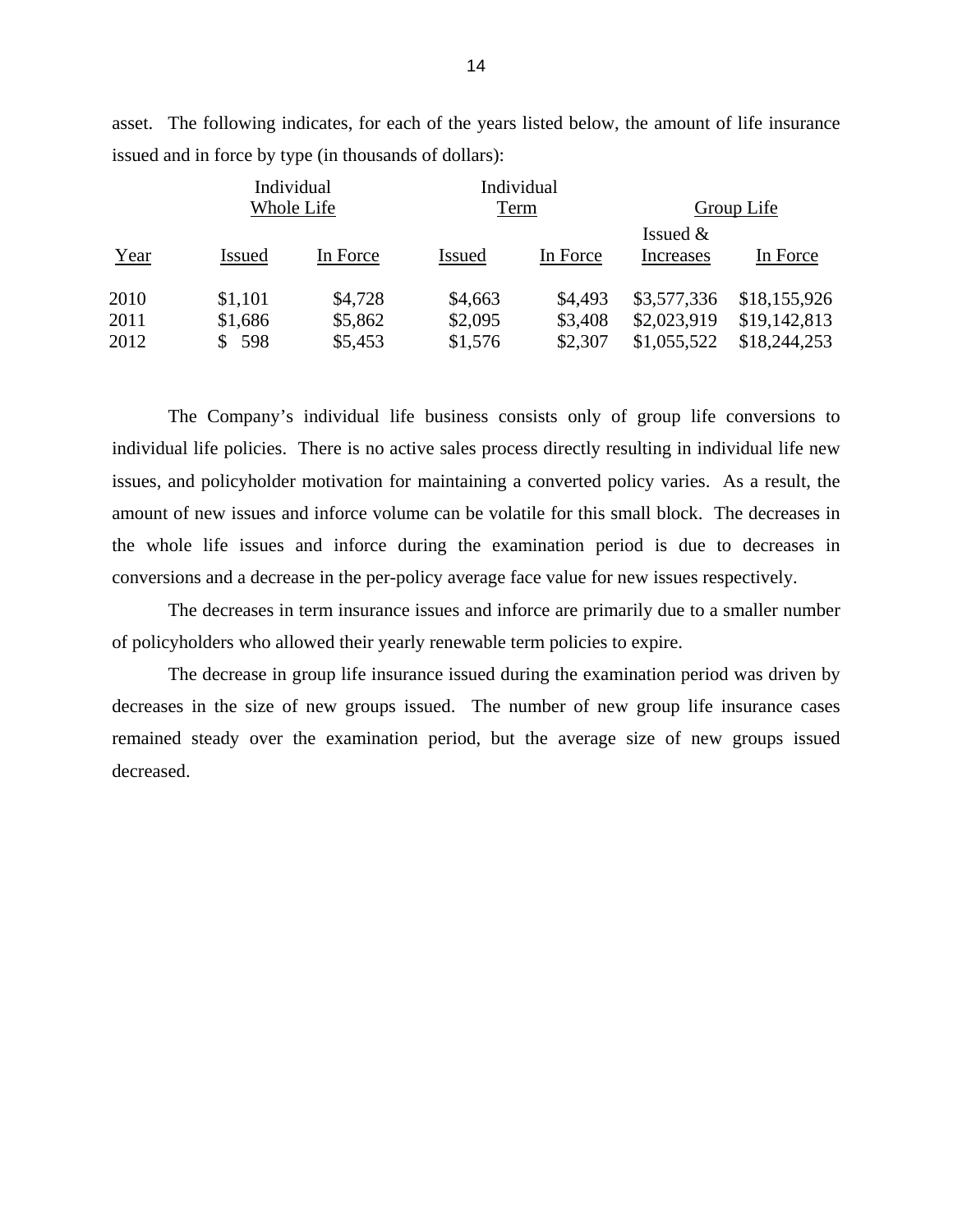The following has been extracted from the Exhibits of Accident and Health Insurance in the filed annual statements for each of the years under review:

|                                                                                     |                | Group          |                |
|-------------------------------------------------------------------------------------|----------------|----------------|----------------|
|                                                                                     | 2010           | 2011           | 2012           |
| Outstanding,<br>end of previous year<br>Issued during the year<br>Other net changes | 2,832<br>4,730 | 5,224<br>4,652 | 7,810<br>5,727 |
| during the year                                                                     | (2,338)        | (2,066)        | (3,183)        |
| Outstanding,<br>end of current year                                                 |                |                |                |

The fluctuation in the group accident and health issues during the examination period is primarily due to group policy terminations, fluctuations in group disability policies which provide mandatory statutory short-term disability coverage. These groups are typically highvolume small groups and are subject to volatility year-by-year.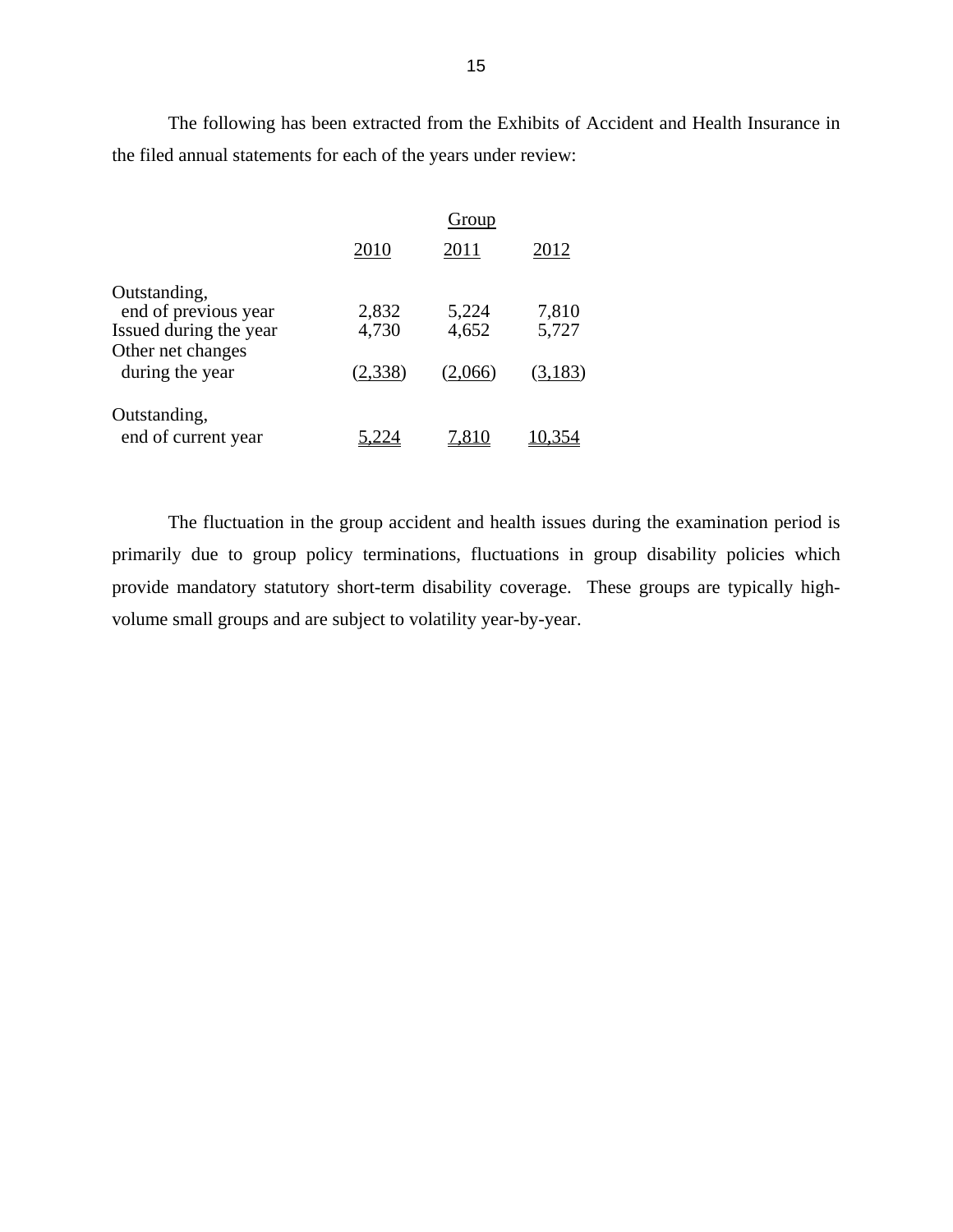The following is the net gain (loss) from operations by line of business after federal income taxes but before realized capital gains (losses) reported for each of the years under examination in the Company's filed annual statements:

|                               | 2010           | 2011          | 2012         |
|-------------------------------|----------------|---------------|--------------|
| Ordinary:<br>Life insurance   | \$<br>(40,052) | \$72,681      | \$ (143,075) |
| Total ordinary                | (40,052)<br>\$ | \$72,681      | \$(143,075)  |
| Group:<br>Life                | \$ (397,185)   | \$(776,633)   | \$3,145,435  |
| Total group                   | \$ (397,185)   | \$(776,633)   | \$3,145,435  |
| Accident and health:<br>Group | \$5,982,696    | \$(194,537)   | \$3,118,330  |
| Total accident and health     | \$5,982,696    | \$(194,537)   | \$3,118,330  |
| All other lines               | \$<br>(5,796)  | (3,084)<br>\$ | \$<br>144    |
| Total                         | \$5,539,663    | \$ (901, 573) | \$6,120,835  |

The fluctuations in the pre-tax net gain for ordinary life insurance mainly arose from a combination of increase in the number of policies in-force at the respective year ends and the number of death benefits paid during 2010 and 2011. In addition, reserve adjustments as well as the changes in aggregate reserves also had an effect on the fluctuations in the pre-tax net gain. Also the termination of the MODCO treaty between SIC and the Company had a substantial effect on premiums and annuity considerations for life and accident and health contracts, reserve adjustments on reinsurance ceded and death benefits which in turn caused the fluctuations in the pre-tax net gain for ordinary life insurance. The fluctuation in the group life gains during the examination period is attributed to the increases in the life waiver reserves. The significant fluctuation in the amount of net gains in group accident and health lines of business during the examination period, was driven primarily by adverse claims experience in the group LTD line, due to elevated LTD claim incidence rates and new claims, a decrease in the interest rate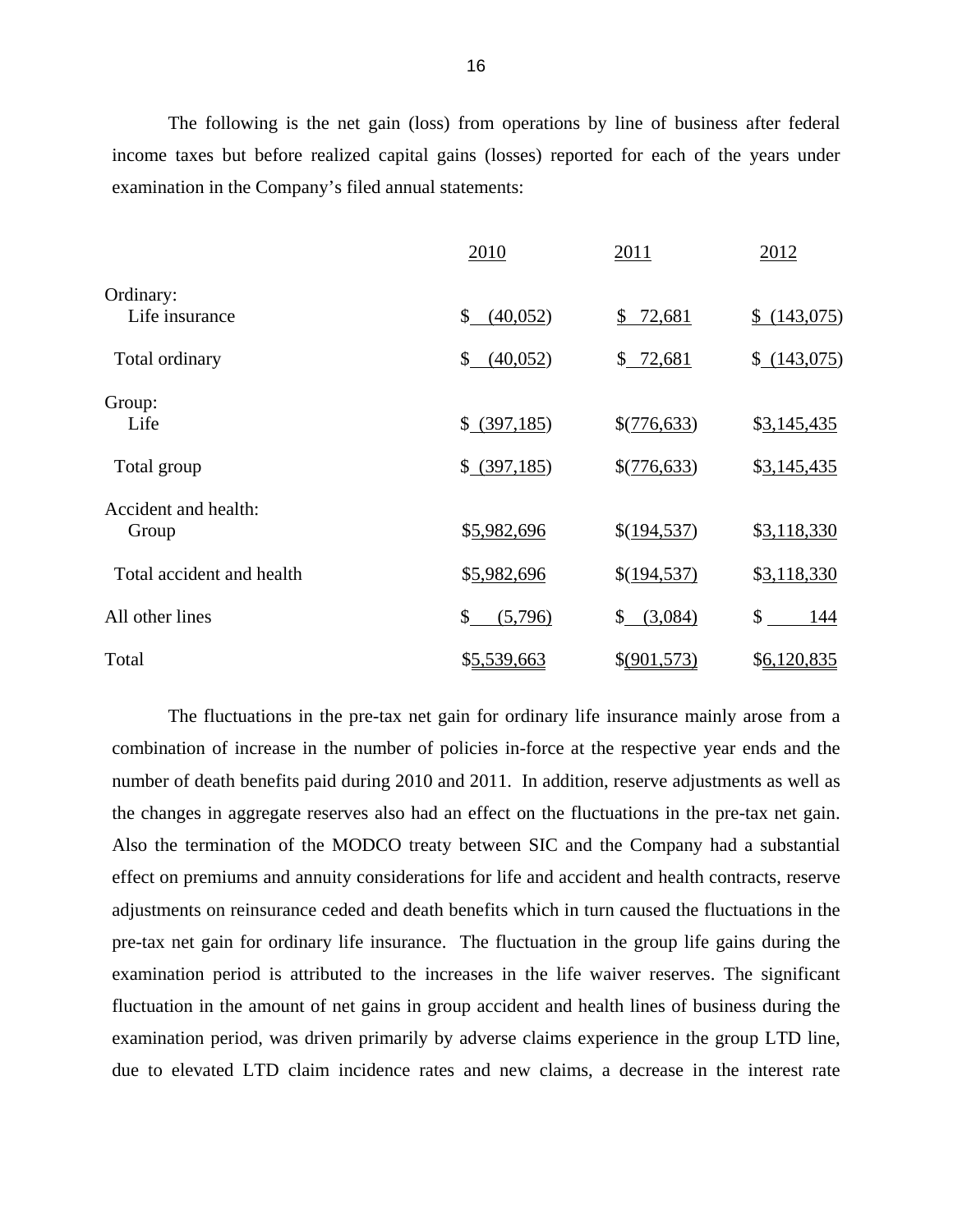environment, a decline in LTD recovery rates, and subsequently more favorable LTD claim incidence rates and more favorable claim recovery rates.

The following ratios, applicable to the accident and health business of the Company, have been extracted from Schedule H for each of the indicated years:

|                                            | 2010                          | 2011                            | 2012                           |
|--------------------------------------------|-------------------------------|---------------------------------|--------------------------------|
| Premiums earned                            | 100.0%                        | 100.0%                          | 100.0%                         |
| Incurred losses<br>Commissions<br>Expenses | 58.6%<br>9.2<br>24.8<br>92.6% | 96.7%<br>10.5<br>23.0<br>130.2% | 87.9%<br>6.9<br>14.3<br>109.1% |
| Underwriting results                       | $(7.4)$ %                     | $(30.2)\%$                      | <u>'9.1</u> )%                 |

The fluctuations of the underwriting results during the examination period are driven by changes in claim experience primarily in the group long term disability ("LTD") line of business. The 2011 LTD claim experience was unfavorable compared to 2010, due to higher claim incidence and lower claim recovery rates. The 2012 LTD claim experience was relatively more favorable than 2011, due to a reduction in LTD claim incidence rates and more favorable claim recovery rates.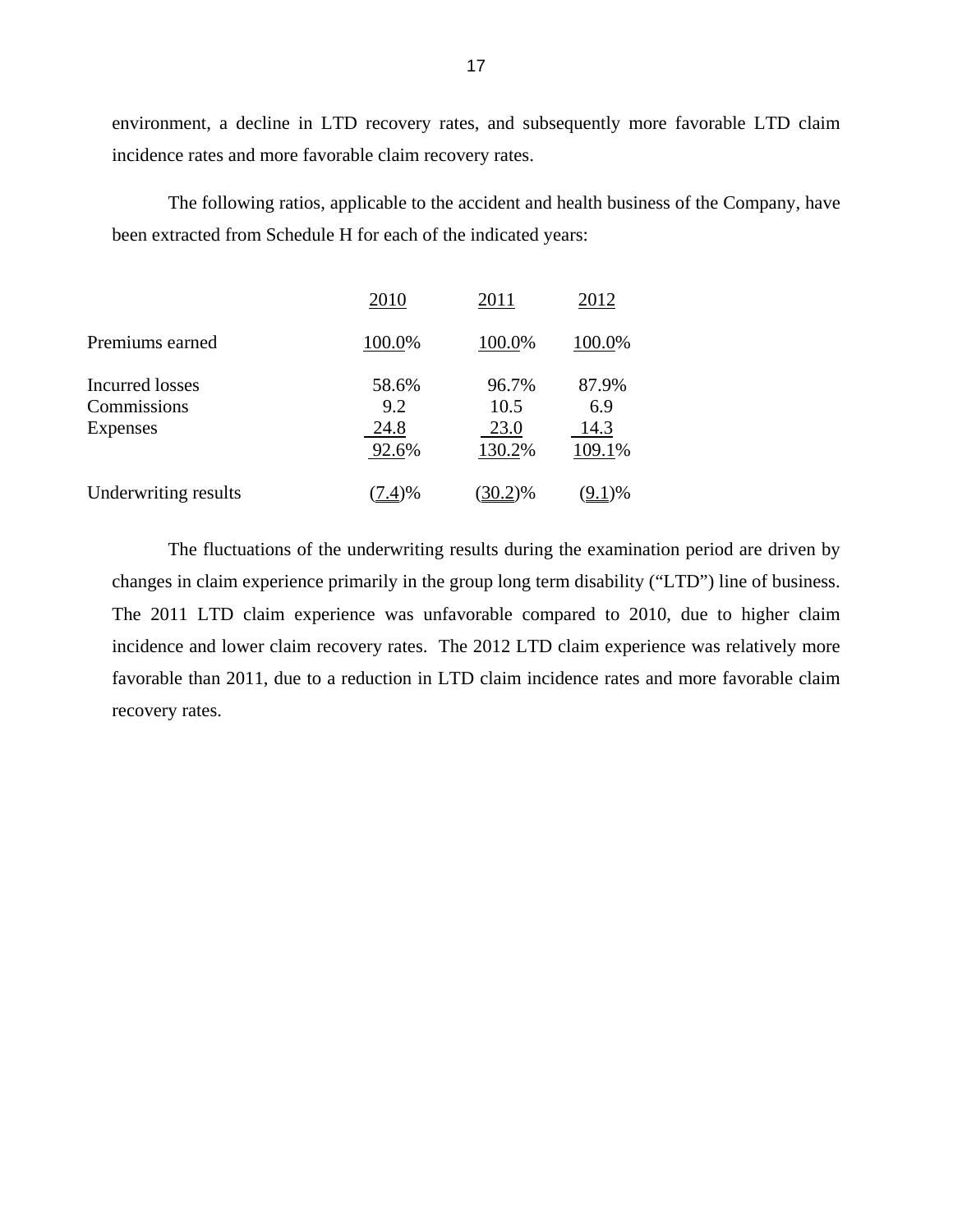#### 5. FINANCIAL STATEMENTS

<span id="page-20-0"></span>The following statements show the assets, liabilities, capital and surplus as of December 31, 2012, as contained in the Company's 2012 filed annual statement, a condensed summary of operations and a reconciliation of the capital and surplus account for each of the years under review. The examiner's review of a sample of transactions did not reveal any differences which materially affected the Company's financial condition as presented in its financial statements contained in the December 31, 2012 filed annual statement.

#### A. Independent Accountants

The firm of Deloitte and Touche was retained by the Company to audit the Company's combined statutory basis statements of financial position as of December  $31<sup>st</sup>$  of each year during the examination period, and the related statutory-basis statements of operations, capital and surplus, and cash flows for the year then ended.

all material respects, the financial position of the Company at the respective audit dates. Deloitte and Touche concluded that the statutory financial statements presented fairly, in Balances reported in these audited financial statements were reconciled to the corresponding years' annual statements with no discrepancies noted.

#### B. Net Admitted Assets

| <b>Bonds</b>                                                            | \$119,454,132 |
|-------------------------------------------------------------------------|---------------|
| Mortgage loans on real estate:                                          |               |
| <b>First liens</b>                                                      | 108,507,563   |
| Cash, cash equivalents and short term investments                       | 10,553,767    |
| Contract loans                                                          | 1,921         |
| Investment income due and accrued                                       | 1,762,248     |
| Premiums and considerations:                                            |               |
| Uncollected premiums and agents' balances in the course of collection   | 7,967,768     |
| Reinsurance:                                                            |               |
| Amounts recoverable from reinsurers                                     | 69,476        |
| Amounts receivable relating to uninsured plans                          | 22,321        |
| Current federal and foreign income tax recoverable and interest thereon | 1,166,955     |
| Net deferred tax asset                                                  | 1,424,290     |
| Receivables from parent, subsidiaries and affiliates                    | 211,451       |
| Total admitted assets                                                   | \$251,141,892 |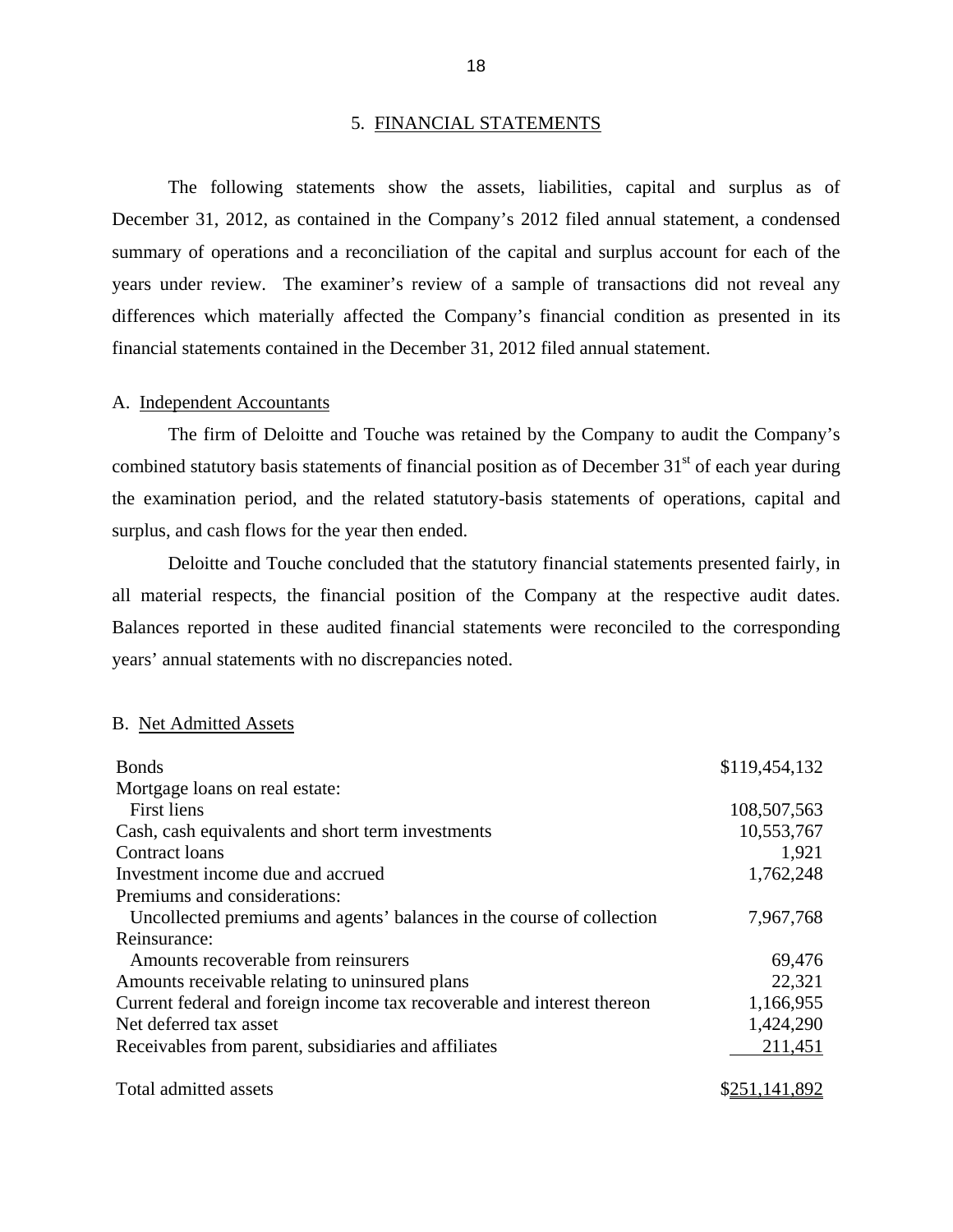# C. Liabilities, Capital and Surplus

| Aggregate reserve for life policies and contracts                       | \$29,554,773              |
|-------------------------------------------------------------------------|---------------------------|
| Aggregate reserve for accident and health contracts                     | 124, 241, 787             |
| Liability for deposit-type contracts                                    | 4,632,837                 |
| Contract claims:                                                        |                           |
| Life                                                                    | 6,731,458                 |
| Accident and health                                                     | 2,200,916                 |
| Premiums and annuity considerations for life and accident and health    |                           |
| contracts received in advance                                           | 814,029                   |
| Provision for experience rating refunds                                 | 552,205                   |
| Other amounts payable on reinsurance                                    | 115,939                   |
| Commissions to agents due or accrued                                    | 1,174,009                 |
| General expenses due or accrued                                         | 7,075,145                 |
| Taxes, licenses and fees due or accrued, excluding federal income taxes | 377,432                   |
| Current federal and foreign income taxes                                | 56,004                    |
| Amounts withheld or retained by company as agent or trustee             | 304,841                   |
| Remittances and items not allocated                                     | 1,392,692                 |
| Miscellaneous liabilities:                                              |                           |
| Asset valuation reserve                                                 | 1,590,956                 |
| Liability for amounts held under uninsured accident and health plans    | 5,034                     |
| Other liabilities                                                       | 1,030,489                 |
| <b>Total liabilities</b>                                                | \$181,850,546             |
| Common capital stock                                                    | 2,000,000<br>$\mathbb{S}$ |
| Gross paid in and contributed surplus                                   | 55,450,000                |
| Unassigned funds (surplus)                                              | 11,841,346                |
| Surplus                                                                 | \$ 67,291,346             |
| Total liabilities, capital and surplus                                  | \$251,141,892             |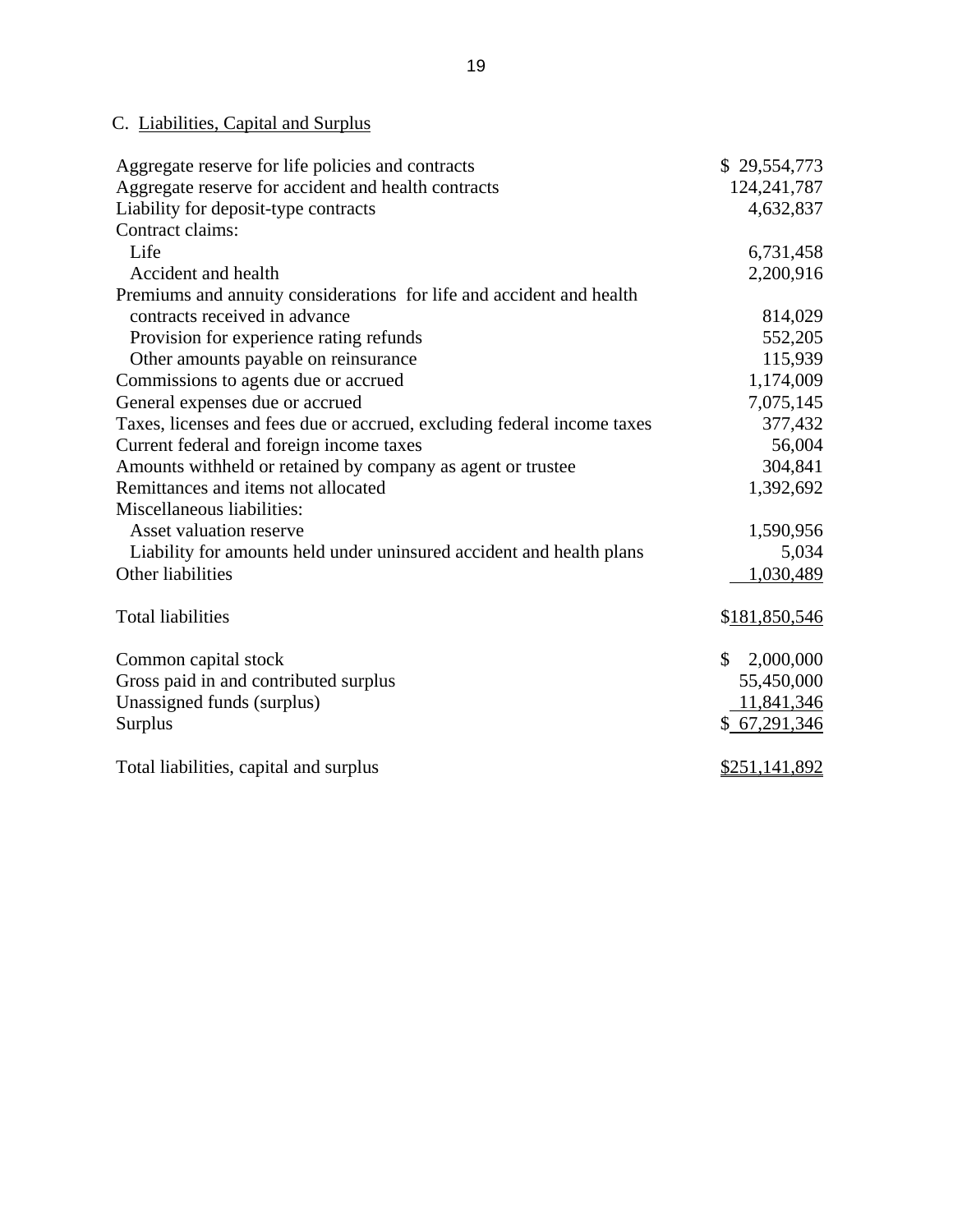<span id="page-22-0"></span>D. Condensed Summary of Operations

|                                                             | 2010                       | 2011                       | 2012                        |
|-------------------------------------------------------------|----------------------------|----------------------------|-----------------------------|
| Premiums and considerations<br>Investment income            | \$64,998,017<br>10,314,995 | \$65,904,622<br>11,119,233 | \$100,097,145<br>11,687,265 |
| Commissions and reserve adjustments<br>on reinsurance ceded | 1,091,125                  | 4,066,107                  | $\overline{0}$              |
| Miscellaneous income                                        | \$<br>27,875               | \$<br>60,022               | \$<br>51,044                |
| Total income                                                | \$76,432,012               | \$81,149,984               | \$111,835,454               |
| Benefit payments                                            | \$38,145,194               | \$42,219,352               | \$67,273,339                |
| Increase in reserves                                        | 7,982,053                  | 18,095,654                 | 15,835,058                  |
| Commissions                                                 | 7,420,090                  | 8,324,591                  | 8,679,954                   |
| General expenses and taxes                                  | 13,154,542                 | 11,839,636                 | 10,964,181                  |
| Increase in loading on deferred and                         |                            |                            |                             |
| uncollected premium                                         | (32, 884)                  | 17,345                     | 8,004                       |
| Miscellaneous expenses                                      | \$<br>6,998                | $\frac{1}{2}$<br>3,652     | $\frac{1}{2}$<br>3,730      |
| <b>Total deductions</b>                                     | \$66,675,992               | \$80,500,230               | \$102,764,266               |
| Net gain (loss) from operations                             | \$9,756,020                | \$<br>649,754              | $\mathcal{S}$<br>9,071,188  |
| Federal and foreign income taxes incurred                   | \$4,216,355                | \$1,551,329                | 2,950,354                   |
| Net gain (loss) from operations                             |                            |                            |                             |
| before net realized capital gains                           | \$5,539,665                | (901, 575)<br>\$           | 6,120,834<br>\$             |
| Net realized capital gains (losses)                         | (173,038)<br>\$            | (441, 126)<br>\$           | \$<br>(16,296)              |
| Net income                                                  | \$5,366,627                | (1,342,701)                | 6,104,538<br>\$             |

There was a modified coinsurance ("MODCO") agreement between the Company and an affiliate, SIC, in 2010 and 2011. This agreement ceded 40% of the Company's premiums to SIC. In January 2012, the MODCO agreement was terminated resulting in the Company keeping all its premiums.

The increase in commissions and reserve adjustments is fully reflected as the reserve adjustment on reinsurance ceded. The increase is driven by adverse claims experience on the group LTD line, due to increased LTD claim incidence and lower claim recovery rates. The significant decrease in "Commissions and reserve adjustment on reinsurance ceded" is due to the termination of the MODCO agreement between the Company and an affiliate, SIC, in January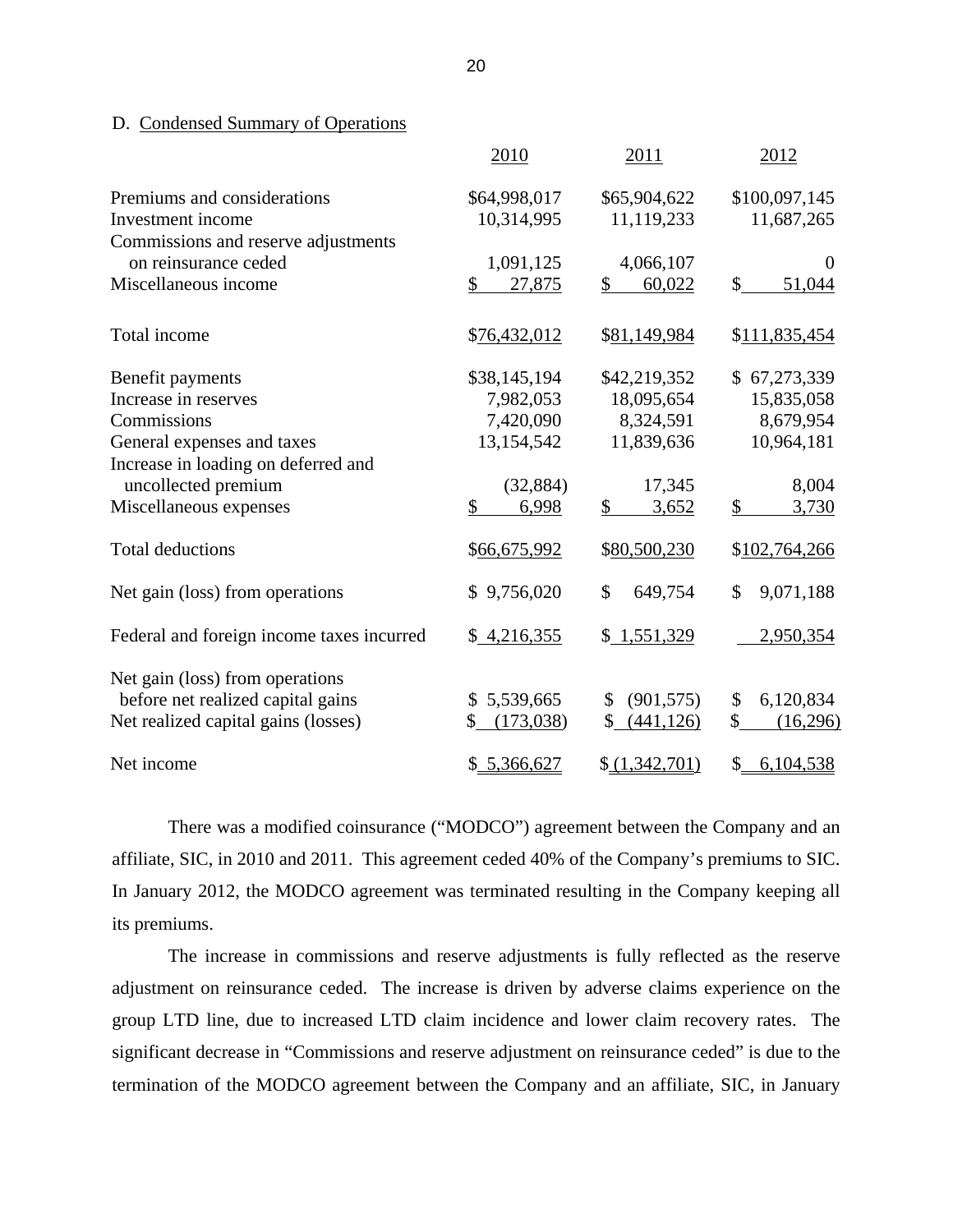2012. The increased amounts in benefit payments in 2011 were driven by growth in certain business lines, such as disability benefits, as well as normal claims experience volatility. The increased amounts in benefit payments in 2012 were driven by these elements, but the primary driver was the termination of the MODCO agreement in January 2012. The increase in "Increase in reserves" is driven by an increase in the group LTD reserves, which is due to both adverse claims experience in 2011 from an increase in LTD claim incidence, as well as overall natural growth in the LTD line of business. The decrease in 2012 is due to an improvement in claims experience in the life waiver reserves, as well as a moderate improvement in the claim experience on the LTD line. The fluctuation in the net gain during the examination period is primarily attributable to increases in reserves, thereby reducing the net gain and increases in premium and annuity considerations and the elimination of the MODCO agreement which caused an increase in benefit payment. The fluctuation in the federal and foreign income taxes incurred is due to adjustments required under the internal revenue code.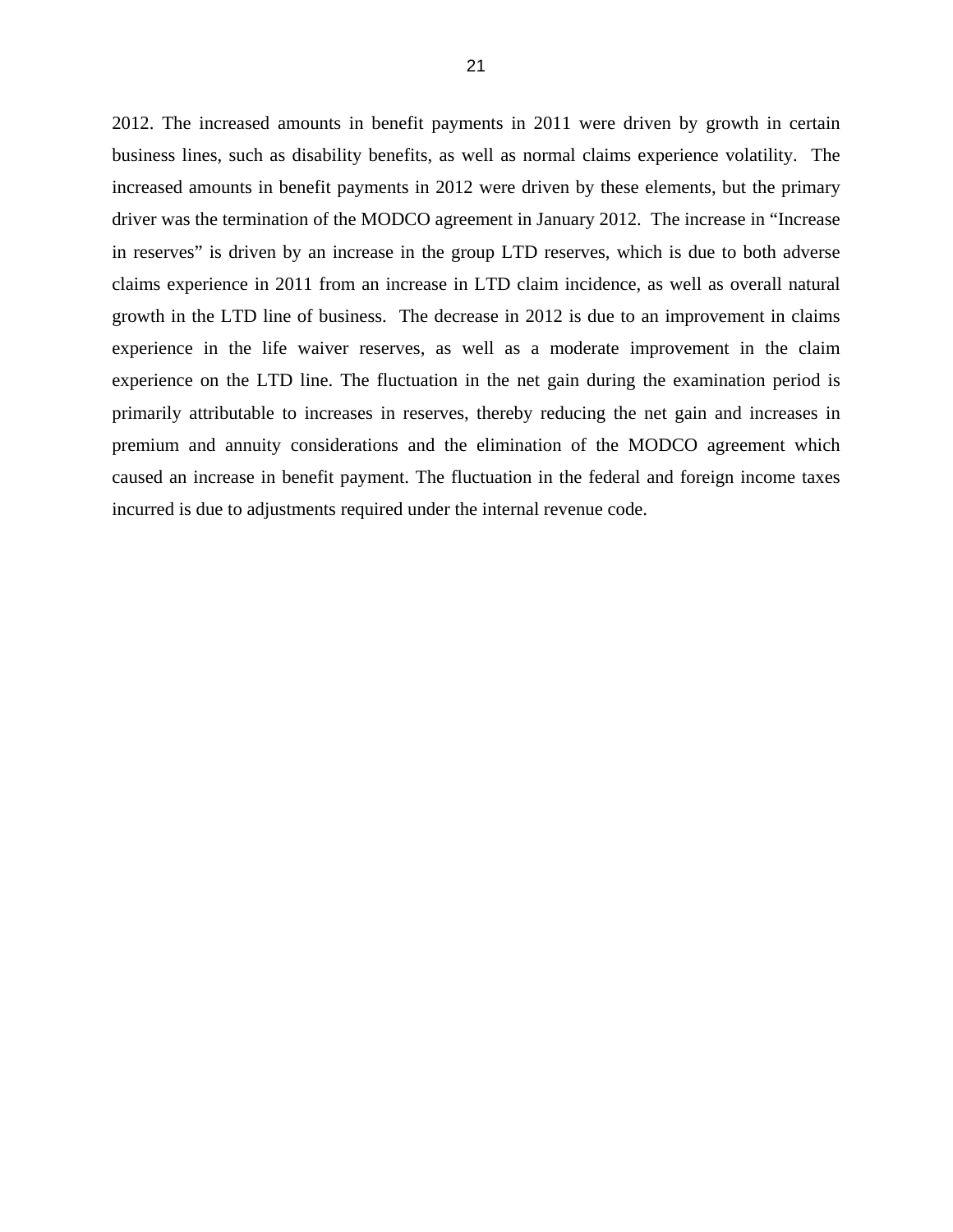#### E. Capital and Surplus Account

|                                                 | 2010                      | 2011              | 2012         |
|-------------------------------------------------|---------------------------|-------------------|--------------|
| Capital and surplus, December 31, prior year    | \$49,453,474              | \$55,309,798      | \$53,824,002 |
| Net income                                      | 5,366,627<br><sup>S</sup> | (1,342,701)<br>S. | \$6,104,538  |
| Change in net unrealized capital gains (losses) | (83,052)                  | 78,883            | (23,896)     |
| Change in net deferred income tax               | 737,638                   | 1,395,511         | (187, 199)   |
| Change in non-admitted assets and related items | 348,975                   | (1,570,588)       | (98, 232)    |
| Change in asset valuation reserve               | (60, 478)                 | (332,759)         | (327, 868)   |
| Surplus adjustments:                            |                           |                   |              |
| Paid in                                         | $\theta$                  | $\theta$          | 10,000,000   |
| Special surplus associated with SSAP 10R        | (453, 386)                | \$<br>285,858     |              |
| Net change in capital and surplus for the year  | \$5,856,324               | \$(1,485,796)     | \$15,467,344 |
| Capital and surplus, December 31, current year  | \$55,309,798              | \$53,824,002      | \$69,291,346 |

The fluctuation in change in net unrealized capital gains (losses) was attributable to the change in the mortgage loan loss reserve, net of taxes.

The fluctuation in the change in net deferred income taxes was primarily attributed to an increase in life and accident and health reserves, deferred rent liability, and an increase in deferred acquisition cost offset by a reduction in the experienced rating refunds provision.

The fluctuation in the change in non-admitted assets was primarily attributable to the change in IMR and the change in net deferred tax assets. There was also a negative change in other non-admitted assets, such as uncollected premiums, accrued retrospective premiums and furniture and equipment.

The fluctuation in the change in asset valuation reserve is attributable to an increase in bonds and mortgage loans held at year-end, offset by realized capital losses primarily attributable to mortgage loans.

In 2010 and 2011, the change in surplus for the additional Deferred Tax Assets allowed under SSAP No. 10R, Income Taxes, a temporary replacement of SSAP No. 10 was recorded on the "surplus adjustments, paid in" line. In January 2012, SSAP No. 101, a replacement of SSAP No. 10R and SSAP No. 10, was adopted. As a result, the change in surplus for the additional deferred tax assets no longer needed to be recorded separately and therefore there was nothing included on the "surplus adjustments, paid in" line.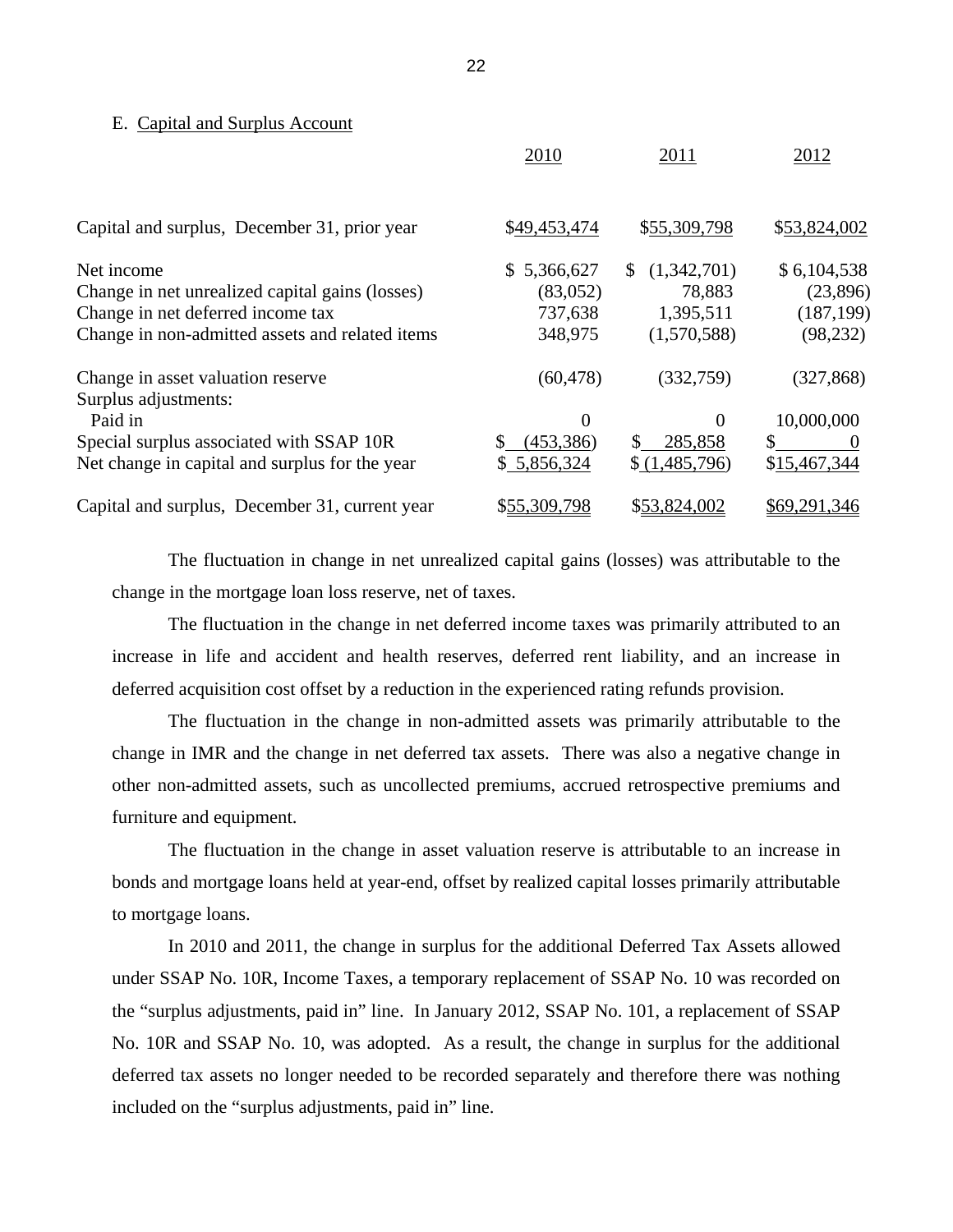#### 6. MARKET CONDUCT ACTIVITIES

<span id="page-25-0"></span>The examiner reviewed various elements of the Company's market conduct activities affecting policyholders, claimants, and beneficiaries to determine compliance with applicable statutes and regulations and the operating rules of the Company.

#### A. Advertising and Sales Activities

The examiner reviewed a sample of the Company's advertising files and the sales activities of the agency force including trade practices, solicitation and the replacement of insurance policies.

Based upon the sample reviewed, no significant findings were noted.

#### B. Underwriting and Policy Forms

The examiner reviewed a sample of new underwriting files, both issued and declined, and the applicable policy forms.

Based upon the sample reviewed, no significant findings were noted.

#### C. Treatment of Policyholders

The examiner reviewed a sample of various types of claims, surrenders, changes and lapses. The examiner also reviewed the various controls involved, checked the accuracy of the computations and traced the accounting data to the books of account.

Based upon the sample reviewed, no significant findings were noted.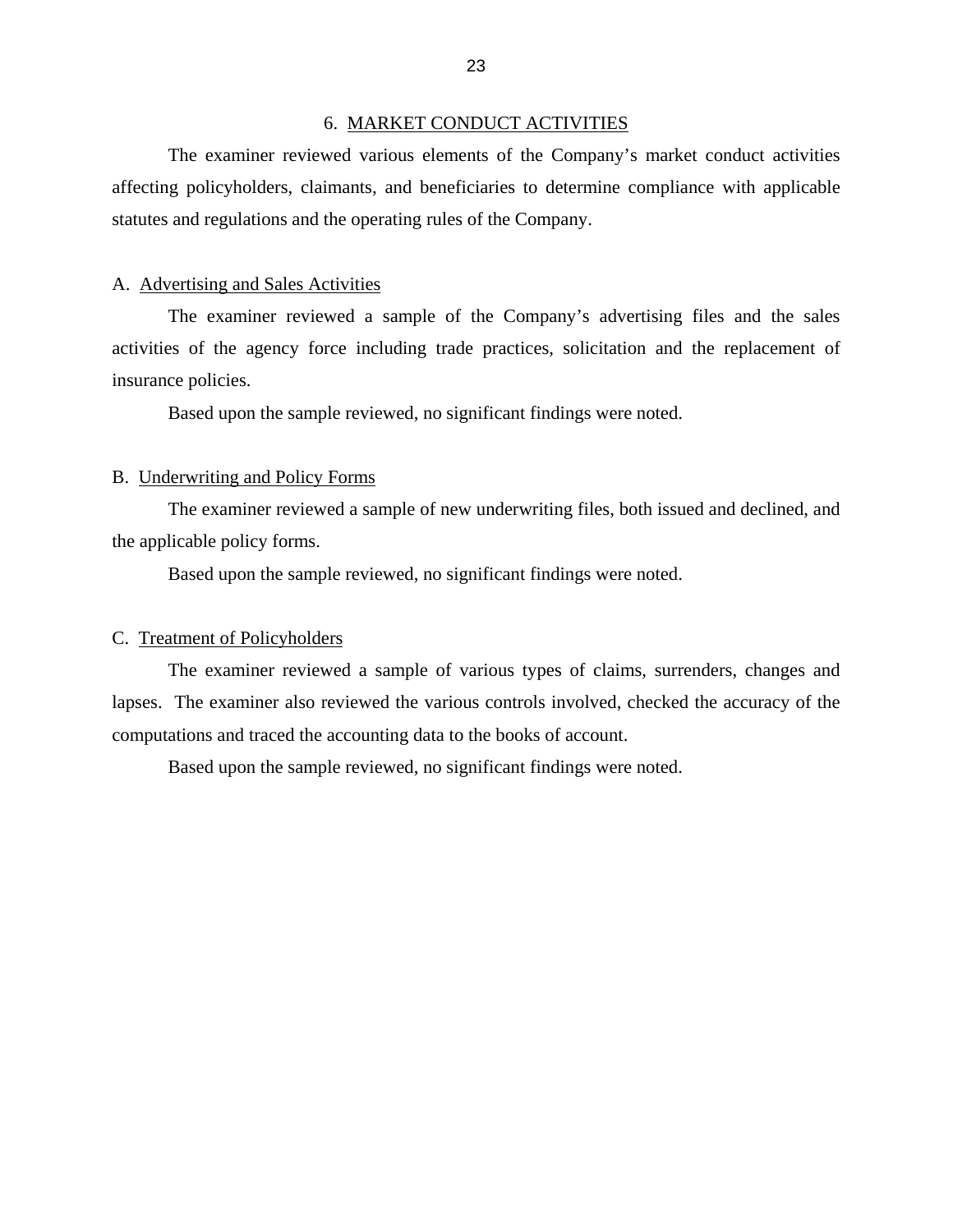Following is the violation contained in the prior report on examination and the subsequent actions taken by the Company in response to each citation:

### Item Description

A The Company violated Section 403(d) of the New York Insurance Law by failing to include the fraud warning on its group life claim forms.

> The Company has included the fraud warning statement on its group life claim form.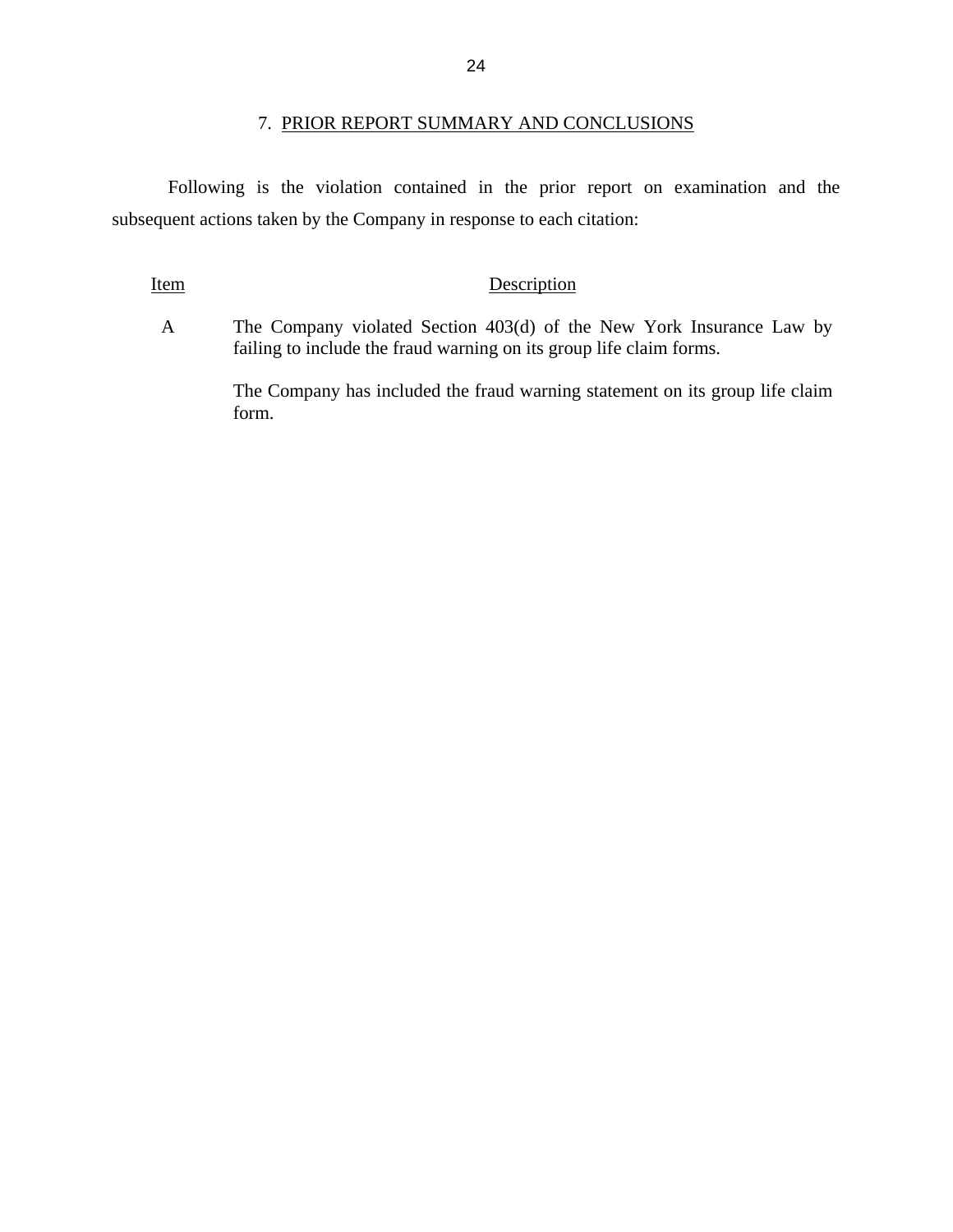Respectfully submitted,

 Juan Soto Senior Examiner

STATE OF NEW YORK )  $)$ SS: COUNTY OF NEW YORK )

Juan Soto being duly sworn, deposes and says that the foregoing report, subscribed by him, is true to the best of his knowledge and belief.

Juan Soto

Subscribed and sworn to before me

this day of